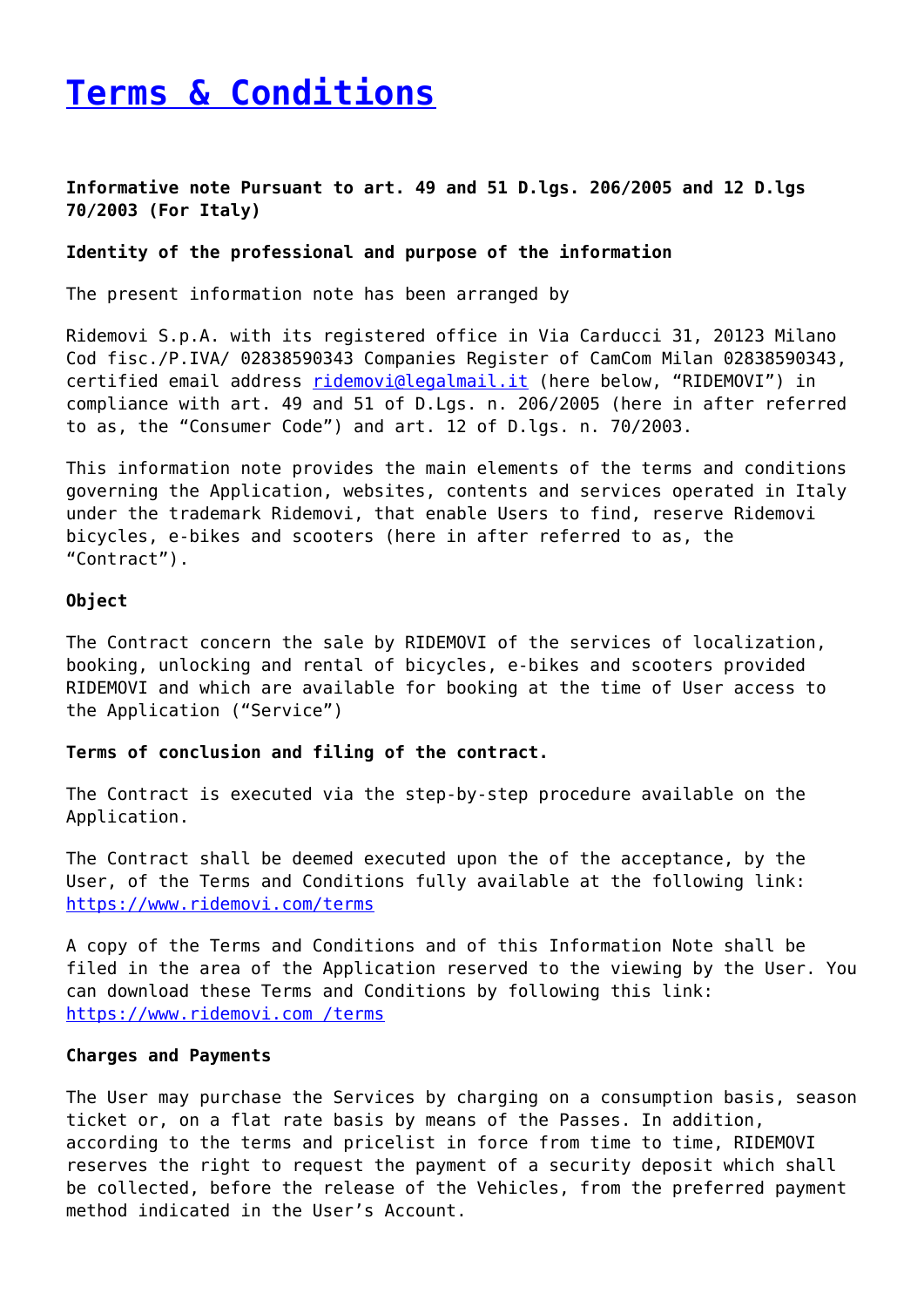The charging period will commence when the Ridemovi Vehicle is unlocked.

The charging period ends when the Ridemovi Vehicle is locked. The start and the end of the charging period constitute one trip. Payments may be made by credit or debit card or other electronic means.

The User will be charged for each trip on a Ridemovi Vehicle, as well as costs, fines and liquidated damages according to the rate and price list applicable at the time of the trip. Details of the prices, fines, charges and security deposit are available on the Application, by signing in with the User's account and/or on our website in the following link: www.ridemovi.com/faq. The User shall not use Services if he/she doesn't intend to accept the prices, charges or security deposit.

## **Refusal, Suspension and Termination of Account**

The User may terminate the respective contractual relationship and so terminate the Account at any time.

The User may terminate the Account by contacting RIDEMOVI at [support.it@ridemovi.com.](mailto:support.it@ridemovi.com)

If at any time the User does not comply with these Terms and Conditions and/or any applicable laws or regulations while using the Services, RIDEMOVI reserves the right to terminate or suspend the User's use of the Services, including the hire of Ridemovi Vehicles, to terminate the contractual relationship and consequently to close the User's Account.

Where the Account is terminated by the User, the security deposit will be refunded and any outstanding credit on the User's Account once all deductions have been made for outstanding amounts owed through use of the Services. For sums spent on purchase of the Passes, refund will be granted to the User only if the termination of the Account is in compliance with the Terms and Conditions. If the account is canceled upon choice of RIDEMOVI for reasons others than the breaches of the Terms and Conditions by the User, RIDEMOVI will refund to the User also the sums spent on the purchase of the Passes, except the deduction proportional to the days of use of the Pass and/or the different unit fractions, if any, provided for. In any case, any outstanding amounts will be refunded within and no later than 14 days.

## **Withdrawal and purchase of the Passes**

The User who is a consumer may start to use the Services after the expiration of the 14 days withdrawal period from the execution of the contract granted by article 52 of d.lgs. 206/2005; however, the consumer may start to use the Services before the expiration of the withdrawal period in case he/she expressly request.

In case the User is a consumer, he/she may, within 14 days from

i) the execution of the contract and/or

ii) in case of purchase of the Pass, from such purchase,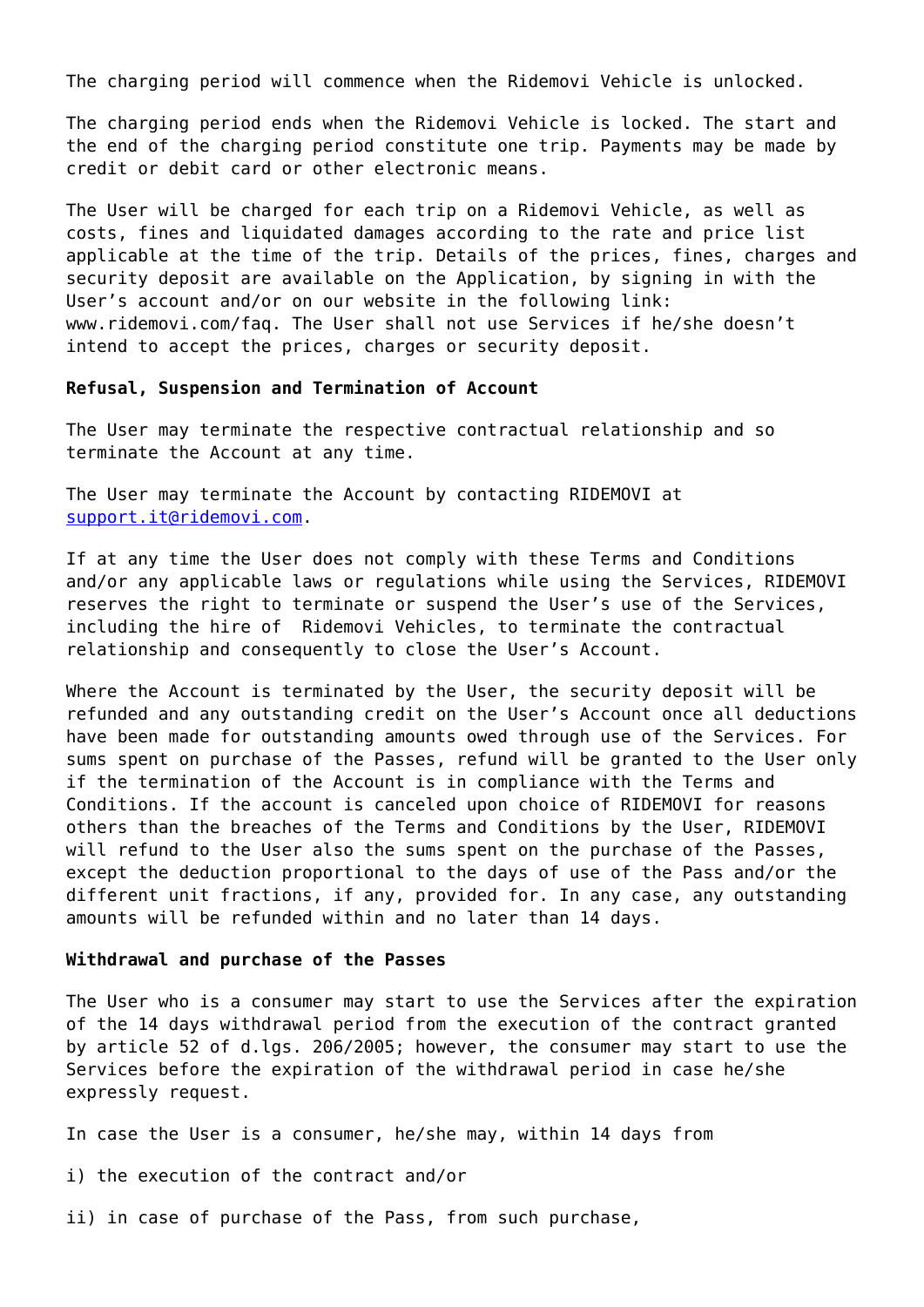exercise the right of withdrawal from the relevant purchase. The withdrawal may be exercised by e-mail to the following address support.it@ridemovi.com, indicating the personal data of the User, the Pass, if any, from which he/she intends to withdraw and the date of his purchase, using the form set forth under sections XII of Terms and Conditions.

RIDEMOVI will refund payments received by the User within fourteen days from the day the User exercised the withdrawal. RIDEMOVI will execute the refund using the same means of payment used by the User for the initial transaction.

In the event that the User has explicitly requested to start using the Services before the expiration of the withdrawal period, the User will pay to RIDEMOVI an amount proportional to the days of use of the Service and/or of the Pass and/or the different unit fractions, if any, provided for; RIDEMOVI will have the right to compensate this amount with the refunds due to the User as a consequence of the withdrawal.

## **Applicable Law**

Terms and Conditions and the use of the Services by the User are governed by Italian law.

The User acknowledges that, unless proven otherwise, in case he/she asks the issuance of an invoice for the Services purchased, such Services shall be deemed purchased and used for professional purposes; therefore, with respect to such Services, the User shall not be entitled to exercise the rights and remedies granted to the consumers by the d.lgs. 206/2005 (the "Consumer Code").

#### **Complaints and disputes**

In the event the User is qualifiable as a consumer pursuant to the Legislative Decree no. 206 of 6 September 2005 (Consumer Code), for any possible dispute in any way caused by these Terms or connected to them or arising from them, the Court of the place of residence or domicile chosen by the User in the Italian territory shall have exclusive jurisdiction. In all the other cases the Court of Milan shall have exclusive jurisdiction

## **TERMS AND CONDITIONS FOR USERS**

I. Provisions General Terms and Conditions. Terms of conclusion of the contract. Unilateral amendments. Presumption purchase for the exercise of professional activity

1. These Terms and Conditions ("Terms" or "Terms and Conditions") govern the access or use by the user (the "User") of applications, contents, products and services ("Services") commercialized and sold by RIDEMOVI S.p.A. (here in after "RIDEMOVI") under the trademark "RIDEMOVI" in Italy ("Territory").

2. The User shall read these Terms carefully before registering on the application made available to him/her in order to access to the Services ("Application") and in any case before accessing to, or using the Services. Access to and use of the Services constitutes and implies acceptance of these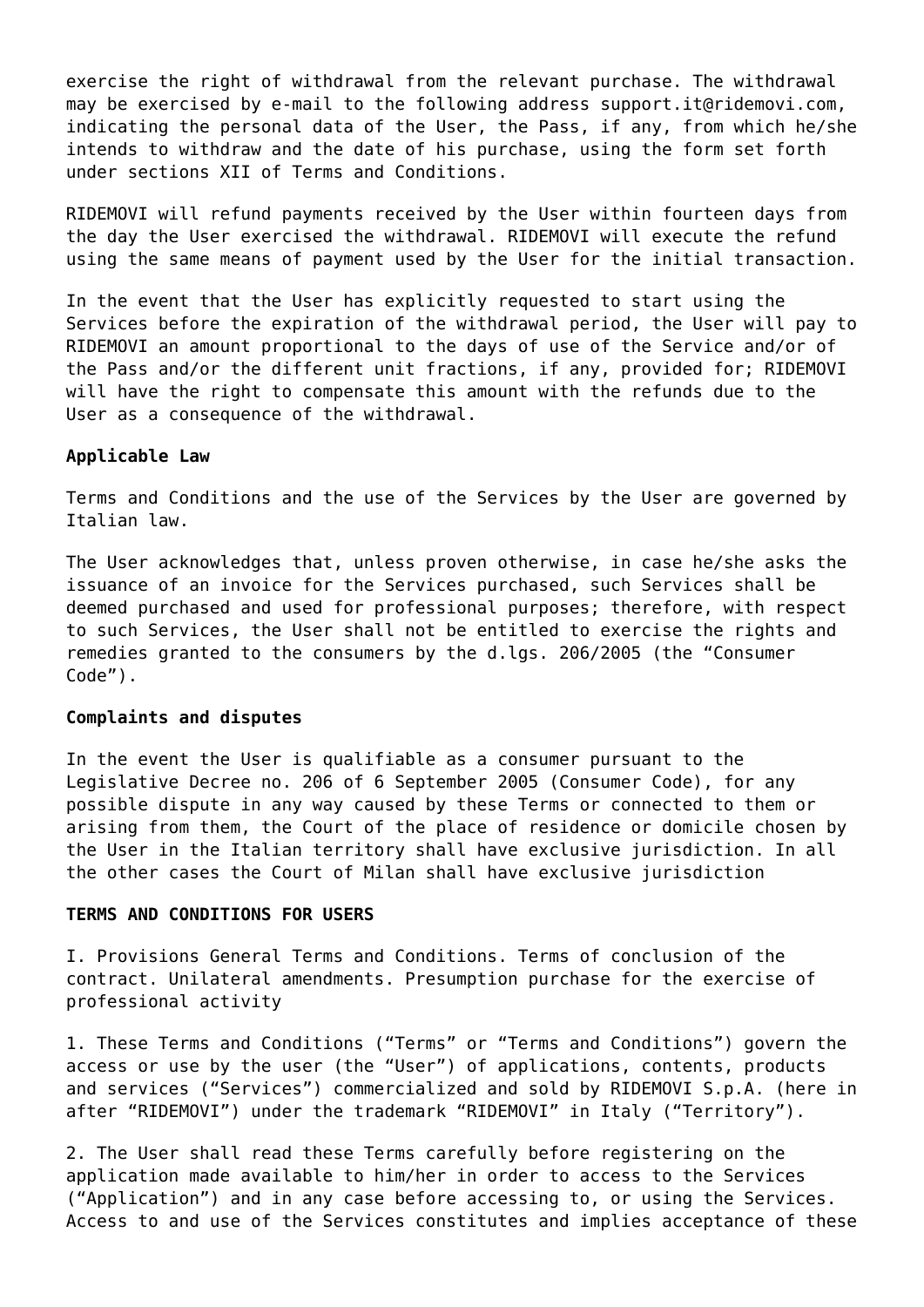Terms. Our staff, contractors and agents have no authority to make individual exceptions or amendments to these Terms.

3. The Contract is executed via the step-by-step procedure available on the Application.

The contract shall be deemed executed upon the acceptance, by the User, of this Terms and Conditions.

A copy of these Terms and Conditions shall be filed in the area of the Application reserved to the viewing and download by the User.

The User who is a consumer may start to use the Services after the expiration of the 14 days withdrawal period from the execution of the contract granted by article 52 of d.lgs. 206/2005; however, the consumer may start to use the Services before the expiration of the withdrawal period in case he/she expressly request by flagging the specific option in the App.

4. THESE TERMS MAY BE AMENDED FROM TIME TO TIME, WHEN THIS IS JUSTIFIED IN ORDER TO COMPLY WITH NEW LAW PROVISIONS OR TO IMPLEMENT CHANGES MADE BY RIDEMOVI TO ITS ORGANIZATION FOR THE PURPOSE OF IMPROVING THE SERVICE OR PREVENTING UNFAIR BEHAVIOURS BY THE USERS IN CASE SUCH BEHAVIOURS HAVE NOT BEEN ENVISAGED BY THESE TERMS AND CONDITIONS OR THESE LATTER HAVE NOT BEEN EFFECTIVE AGAINST THEM.

5. The User acknowledges that, unless proven otherwise, in case he/she asks the issuance of an invoice for the Services purchased, such Services shall be deemed purchased and used for professional purposes; therefore, with respect to such Services, the User shall not be entitled to exercise the rights and remedies granted to the consumers by the d.lgs. 206/2005 (the "Consumer Code").

# **II. The Services**

1. The Services comprise Application, websites, contents and services operated in Italy under the trademark Ridemovi, that enable Users to find, reserve Ridemovi bicycles, e-bikes and scooters (here in after "Vehicles") available at the moment of the User's access, reserve the nearest Ridemovi Vehicles, unlock and rent it.

2. Unless otherwise and expressly agreed in writing, the Services are made available to the User solely for his/her personal and non-commercial use in the designated operating zones. Details of the operating zones can be found in the Application or on our website.

3. Subject to compliance with these Terms and Conditions, the User is granted with limited, non-exclusive, non-sub-licensable, revocable, non-transferrable license to (i) access to and use the Application on the respective personal device solely in connection with the use of the Services and (ii) access and use any content, information and related materials that may be made available through the Services solely for the personal use by the User. Any rights not expressly granted herein are reserved to RIDEMOVI and RIDEMOVI's licensors.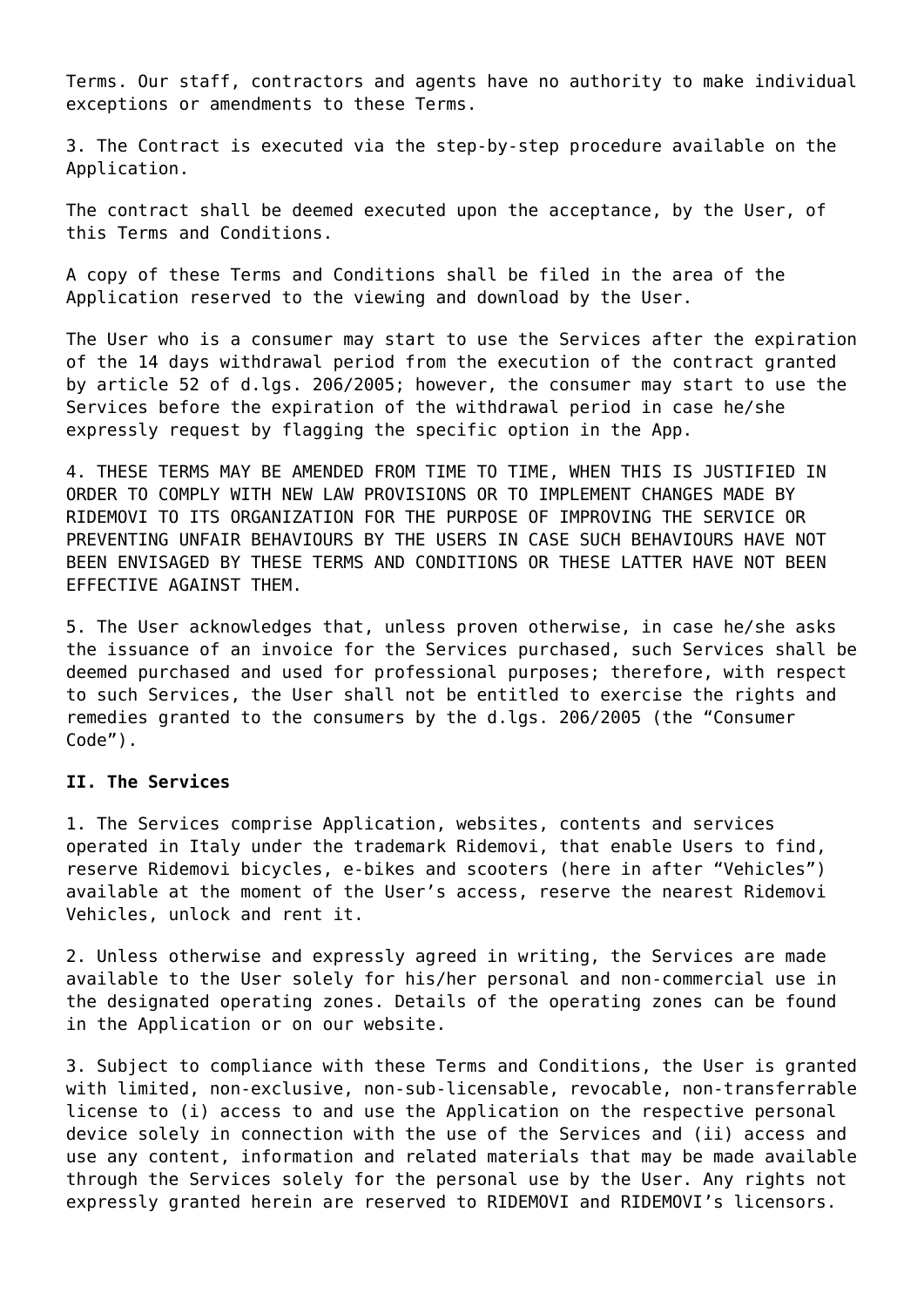4. The Services and all rights therein are and shall remain of RIDEMOVI's property or of the property of RIDEMOVI's licensors or of the respective holders. Neither these Terms and Conditions nor the use of the Services convey or grant to the User any rights in or related to the Services except as provided for in these Terms or permit the User to use or reference in any manner to RIDEMOVI's company names, logos, products and service names, trademarks or services marks or those of Ridemovi and RIDEMOVI's licensors.

#### **III. User's Account**

1. In order to use most aspects of the Services, the User must register for a personal account ("Account") accessible through the Application.

2. The User must be over [18] or older to register for an Account or use the Services. The User may use a Ridemovi Vehicle if he/she is at least 16 years old ("Minor") and the Minor's parent or legal guardian (a) has registered the Account on behalf of the Minor, providing (i) a copy of the identification card of the Minor and of the parent or legal guardian, (ii) a mobile number, belonging to the parent or legal guardian, to which RIDEMOVI, at its own discretion, can notify the beginning of the use of the Ridemovi Vehicles by the Minor and verify the consent of the legal guardian or parent to the use of the Vehicles; (b) consents to and supervises the Minor's use of the Service (c) guarantees, represents and warrants that they and the Minor have accepted these Terms and Conditions (d) that they are fully responsible and liable for all injuries, damages, costs and expenses arising from the Minor's use of the Services in accordance with these Terms and Conditions and as provided for by law. Anyone under the age of 16 may not use the Services nor Ridemovi Vehicles.

3. Account registration requires an express acceptance by the User of these Terms and Conditions and the submission of certain personal information of the User, such as personal details, email address and mobile phone number which will be kept and processed in accordance with the privacy policy available on the following link: www.ridemovi.com/privacy.

4. The User is required, in accepting these Terms and Conditions, to maintain accurate, complete, and up-to-date information in the respective personal Account. Failure to do so may result in the User's inability to access and use the Services or the access to the Services may be suspended.

5. The User is responsible for all activity that occurs under his/her own Account, and he/she will be responsible for the security and secrecy of the Account's username and password at all times.

6. Unless otherwise permitted in writing, each User may only register for one Account.

7. RIDEMOVI reserves the right to refuse the registration of an Account or to suspend or terminate an Account in accordance with clause XII.

8. The User may not authorize third parties to use his/her Account nor assign nor otherwise transfer the Account to any other person or entity to access or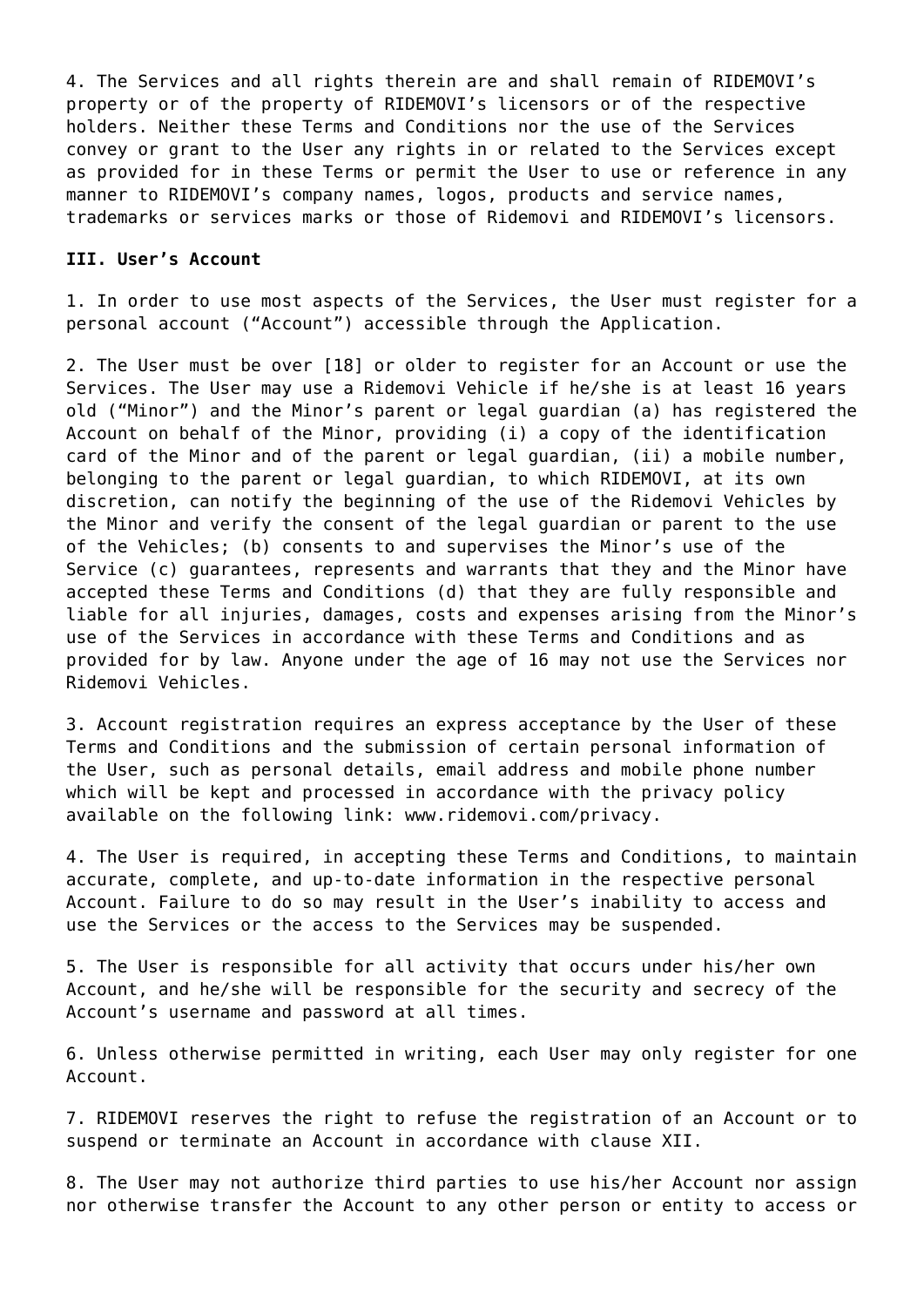use the Services.

9. Where deemed necessary, the User may be asked to provide proof of identity to access or use the Services and he/she may be denied access to or the use of the Services if the User refuses or is unable to provide proof of identity.

10.By creating an Account the User accepts the sending by RIDEMOVI of information by text message (SMS) to facilitate the use of the Services. The User shall be free to opt out from receiving text messages but acknowledges that this may impact on his/her use of the Services.

11. The User acknowledges that she/he may view in any moment these Terms and Conditions and details and information provided upon the registration which may be updated at any moment. Any update and/or amendment of these Terms and Conditions and/or of the pricelist shall be notified to the User by way the App and/or a sms (short message service) sent to the mobile number provided by the User upon the registration. Should the User disagree on the amendments or modifications to the Terms and Conditions, he/she may terminate the contractual relationship and so terminate the Account pursuant to the article 12

## **IV. Vehicles Access**

1. Ridemovi Vehicles can be found, reserved, unlocked and used when logged into the personal Account. Bicycles are unlocked by scanning the QR code on the Vehicle.

2. The User shall be responsible for obtaining the data network access necessary to access and use the Services. The mobile network's data and messaging rates and fees provided for by the User's telephone contract may apply and he/she shall be solely responsible for the payment of such rates and fees. The User shall be responsible for acquiring and updating compatible hardware or devices necessary to access and use the Services and the Application and any updates thereto. It is not guaranteed that the Services, the Application, or any portion thereof, will function on any particular hardware or devices. In addition, the Services may be subject to malfunctions and delays caused by:

a) the use of the Internet and electronic communications;

b) the adoption of new technical and maintenance measures necessary to maintain an adequate level of service performance;

c) force majeure.

3. Ridemovi Vehicles are locked manually and/or remotely through the Application.

**V. Charges and Payments. Charging on consumption basis. Pass. Promotional credits and vouchers.**

1. The User may purchase the Services by charging on a consumption basis,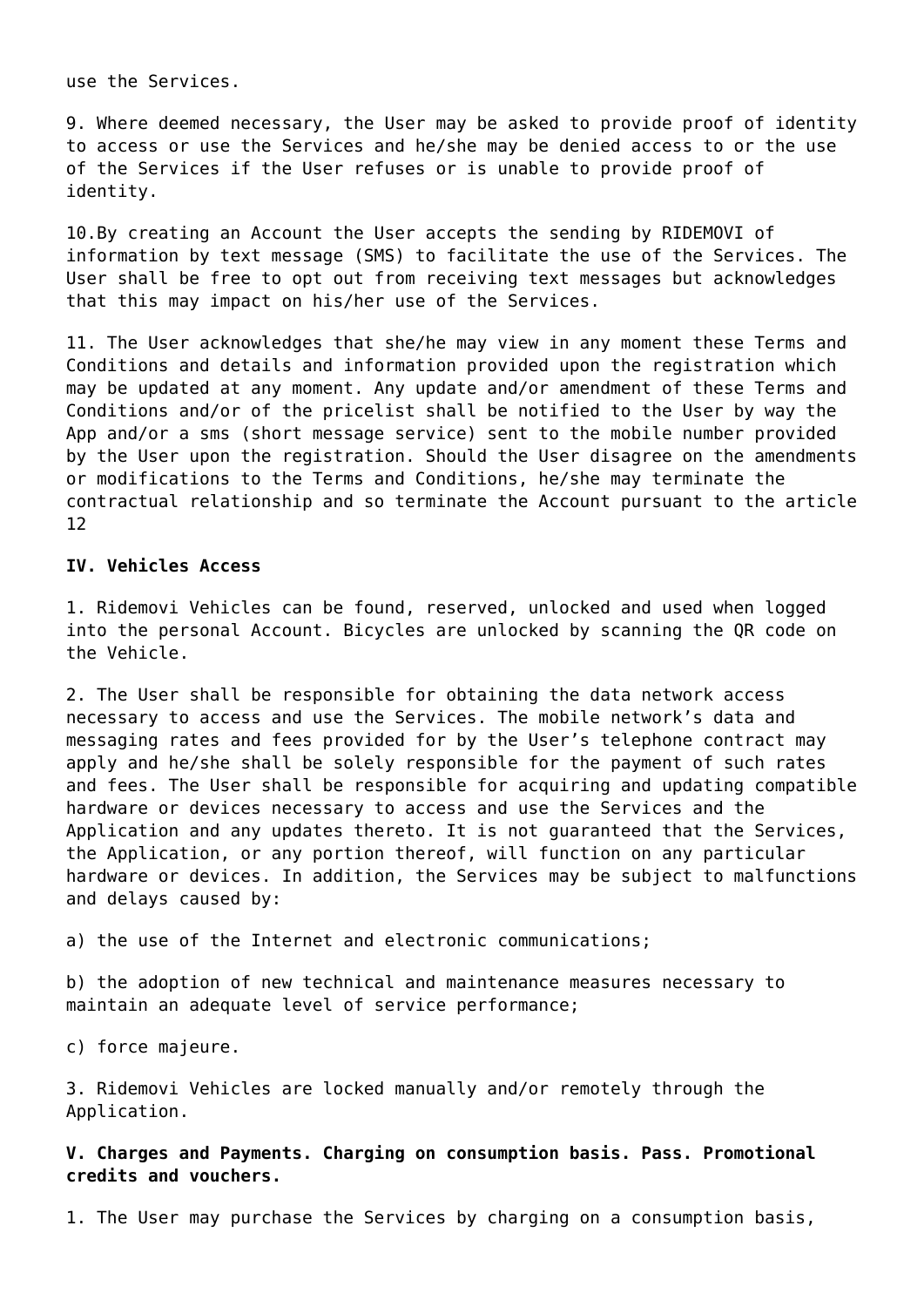season ticket or, on a flat rate basis by means of the Passes set forth under paragraph VI. In addition, according to the terms and price list in force from time to time, RIDEMOVI reserves the right to request the payment of a security deposit which shall be collected, before the release of the Vehicles, from the preferred payment method indicated in the User's Account. Payments may be made by credit or debit card or other electronic means.

2. The charging period will commence when the Ridemovi Vehicle is unlocked. The charging period ends when the Ridemovi VehicleVehicle is locked (in accordance with paragraph IV.3, above). The start and the end of the charging period constitute one trip.

3. The User will be charged for each trip on a Ridemovi Vehicle according to the rate and price list applicable at the time of the trip. Details of the prices, charges, fines and security deposit are available on the Application, by signing in with the User's account and/or on our website in the following link: www.ridemovi.com/faq. The User shall not use Services if he/she doesn't intend to accept the prices, charges or security deposit.

4. The charging period and any charges (including fines and penalties or liquidated damages for stolen or damaged Vehicle, use of the Vehicles outside the operating area, parking on a non-permitted area, parking outside a designated parking area or parking without using the chain lock, violations of the Highway Code/Codice della Strada and any other breach of these Terms and Conditions as updated from time to time), will be determined using the data recorded on the systems and that data shall be proof of the period of use. The User must contact RIDEMOVI, under penalty of forfeiture, within 90 days from when the charge was made should he/she wish to dispute the amount charged. You agree that RIDEMOVI shall be entitled to charge, directly on the credit or debit card communicated by the User upon the registration, the price and consideration for the Services, as well as charges provided by these Terms and Conditions.

5. Prior to accessing a Ridemovi Vehicle, the User needs to furnish his/her Account with sufficient funds for the trip. The charges will be recovered from the User's Account at the end of each trip. If sufficient funds are unavailable in the User's Account for the trip, the outstanding sums will be debited on the deposit, when funds are next added to the Account or directly from the credit card the user provided. The User will be unable to start a new trip on a Ridemovi Vehicle until sufficient funds are available on the Account.

6. According to the rates and the price list applicable time by time, the User can also purchase subscriptions that may be divided according to duration into daily, weekly, monthly, quarterly, annual or biennial passes ("Pass").

The Passes are for exclusive and personal use and cannot be duplicated, sold or transferred in any way, or put to public availability (whether published in a public forum or otherwise), unless this is expressly permitted in writing. Passes may be subject to any additional time limit or regulation which RIDEMOVI will establish for each Pass in compliance with all applicable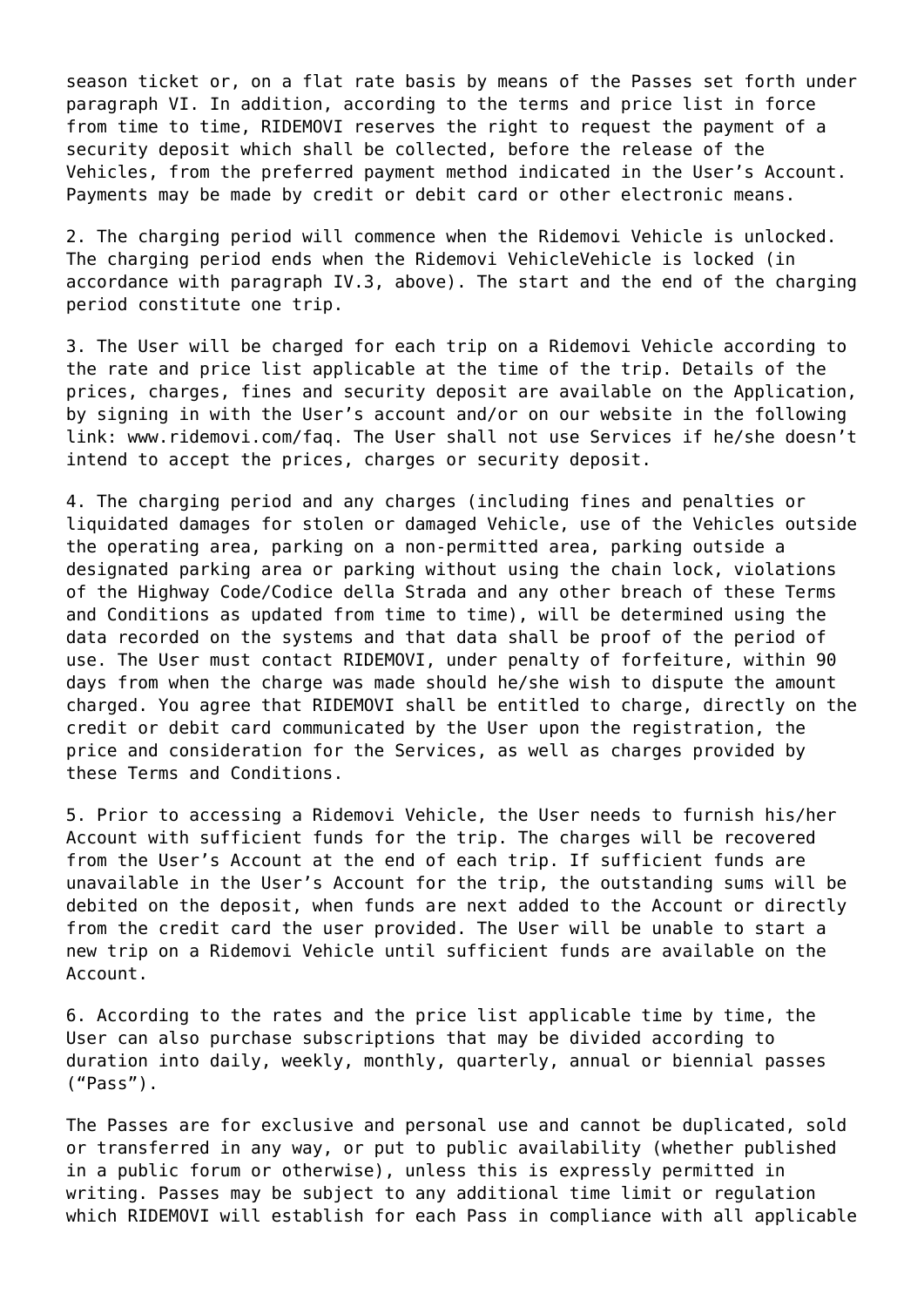regulations; Passes cannot be converted in cash or credit for the use of the Services outside the specific terms and/or beyond the fixed term and, after expiration, cannot be collected or used.

The purchase of the Pass will not preclude the User from continuing to purchase the services at ordinary rates.

The Passes (other than daily and weekly Passes) may be subject to automatic renewal unless the User does not communicate the cancellation by clicking on the activate/delete button on the App or by writing to support@ridemovi.com 7 (seven) or 30 (thirty) days before the expiration.

Changes to the rates shall be promptly notified by RIDEMOVI to the holders of Passes and these latter shall be entitled to withdraw from the Passes automatically renewed within 14 (fourteen) days as from the automatic renewal.

7. RIDEMOVI is entitled, at its sole discretion, to create and offer promotional codes ("Promo Voucher") which may be used as a credit for the Account, or other functions or benefits related to the Services ("Promo Credit") subject to any additional term or regulation that RIDEMOVI will establish for each Promo Voucher/Credit in compliance with all applicable regulations. The User acknowledges that the Promo Credit/Voucher is for exclusive and personal use and cannot be duplicated, sold or transferred in any way, or made available to the public (either published in a public forum or otherwise), unless expressly permitted in writing.

The Promo Credit can only be used in accordance with specific terms and/or regulations that RIDEMOVI will establish for each promo code. Promo Voucher and Promo Credit will not be converted into cash or credit for the use of the Services outside the specific terms of the related promotional initiative and/or beyond the fixed duration of the initiative and, after expiration, cannot be collected or used.

RIDEMOVI reserves the right to withdraw or disable any Promo Credit or Promo Voucher in accordance with the provisions of related specific terms and/or regulations.

RIDEMOVI reserves the right to retain or hive off other functions or benefits of Promo Credit/Voucher obtained through the use of Promo Codes by the User or any other user in the event that RIDEMOVI considers that the use or collection of the Promo Voucher/Credit is occurred wrongly, fraudulently, unlawfully, or has occurred in violation of the terms applicable or these Terms and Conditions.

8. If a Ridemovi Vehicle is lost or stolen during the trip, the User must report the incident to the security forces and transmit to RIDEMOVI the relevant minutes or protocol number provided by the security forces upon reporting. An amount up to the maximum sum of EUR 800 may be charged to the User, without prejudice to the User's faculty to prove that the incident was not due to his/her fault.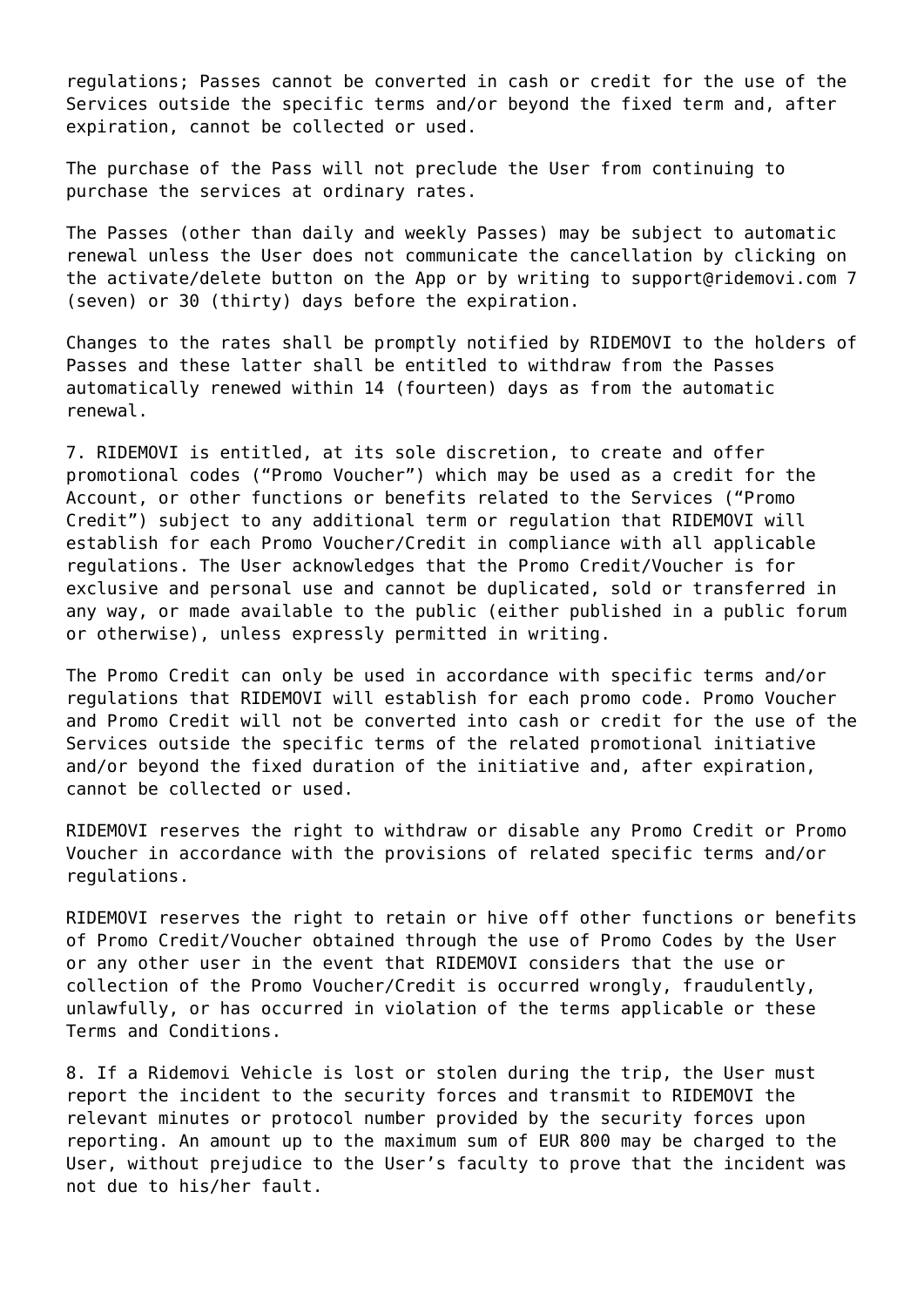9. If a Ridemovi Vehicle is damaged during the trip, the User must report the damage to RIDEMOVI as soon as it is safe to do so through the Application or by writing to RIDEMOVI support email address]. Depending on the extent of the damage to the Vehicle, a maximum sum of EUR 800 may be charged to the User, without prejudice to the User's faculty to prove that the incident was not due to his/her fault.

10. If a Ridemovi Vehicle is stolen at the end of the trip then RIDEMOVI may charge to the User a maximum sum of EUR 800 if (i) the User left the Ridemovi Vehicle unlocked and the Ridemovi Vehicle is not found or recovered within 14 days of when the User first unlocked the Ridemovi Vehicle or (ii) if the User parks a RideMovi Vehicle outside of an operating zone and that Vehicle is stolen from that location. In the event the Ridemovi Vehicle is later recovered RIDEMOVI will refund any charges made after the cost of any repairs has been deducted.

11. If a Ridemovi Vehicle is parked outside of an operating zone, an additional bike relocation fee will be charged. Details of such a bike relocation fee, including but not limited to the price of such a fee, are available on our Application. The User shall not use Ridemovi Services if he/she does not agree to these charges.

12. Any outstanding charges or payments accruing from registration to the Services and use of Ridemovi Vehicles may be collected pursuant to the law. The User has the right to terminate the agreement at any time in accordance with the termination provisions set out at clause XII.

13. Upon cancellation of the Account, the User will have to pay in any case any outstanding charges for trips made where insufficient funds were available in the Account. Any security deposit will be repaid, without prejudice to the right to withhold from the security deposit any charges arising out of the damage or destruction of a Ridemovi Vehicle or any outstanding charges for trips made that have not been paid yet. The security deposit will be repaid, or any remainder thereof, within and no later than 14 days from the Account's cancellation.

14. Where the User Account is registered and maintained in a country or location which uses a currency that is different from the currency of the country or location where the User uses the Services then:

a) the cost of each journey will be the cost of the journey in the country where the User uses the Services, and

b) charges will be made in the currency of the country where the User's Account is registered, and payment will be made from that Account. RIDEMOVI will convert the User's payment automatically at an exchange rate based on data from one or more third parties. It is updated regularly, but may not be identical to the real-time market rate.

## **VI. Availability of Ridemovi Vehicles**

1. RIDEMOVI will always try to run a reliable service and perform the Service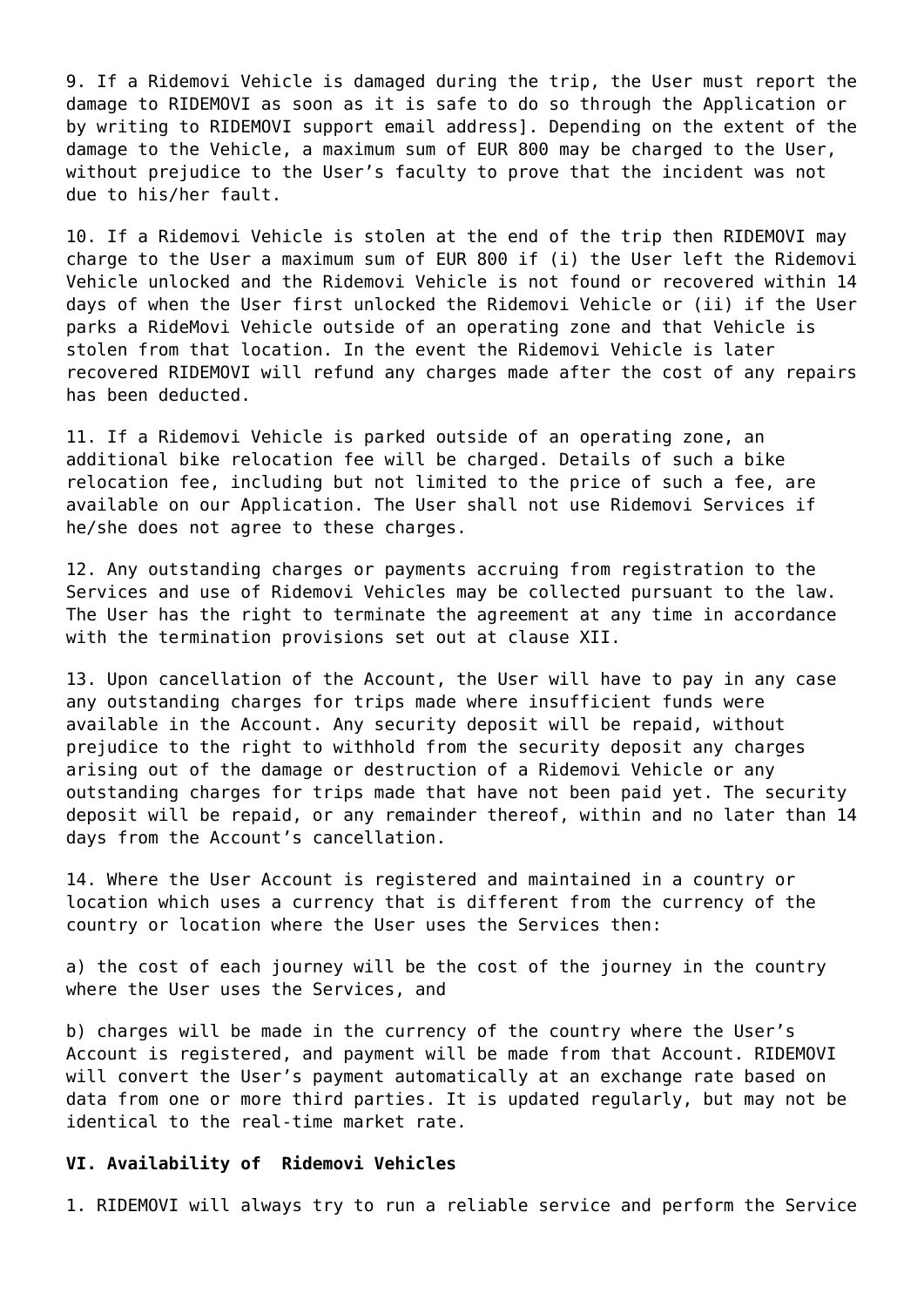complying with professional diligence requested by the law.

2. The User acknowledge that, during certain periods of the year, Ridemovi Vehicles may be in heavy demand so RIDEMOVI cannot always guarantee to have a Vehicle available within a reasonable distance.

## **VII. User's obligations**

1. The User is personally responsible for each Ridemovi Vehicle unlocked and used for the duration of any trip (from when the Ridemovi Vehicle is unlocked until the Ridemovi Vehicle is locked).

2. When using a Ridemovi Vehicle the User must be capable of riding and operating a Vehicle in a competent and diligent manner on the roads and take all reasonable care to protect himself/herself (for example through the use of a cycle helmet) and necessary protective and reflective clothing. The User must also:

comply with these Terms and Condition and all applicable laws and regulations;

make himself/herself familiar with the operation of the Vehicle before commencing the trip, verify the absence of visible damages on the Vehicle, the cleaning conditions, communicating any problems to RIDEMOVI through the Application;

check that the Ridemovi Vehicle (including, without limitation, the tyres, brakes, saddle, lights, frame and bell) is roadworthy and safe before commencing the trip;

end the trip and the use of the Vehicle immediately in the event the Vehicle suffers from any technical defects or is otherwise damaged at the beginning of, or at any point during, the trip. All such defects and damage should be reported through the Application at the earliest and safest opportunity;

abide by all the provisions of the Highway Code (Codice della Strada, legislative decree dated April 30, 1992 no. 285 and subsequent amendments);

observe all traffic signs and signals;

use the Vehicle reasonably, considerately and responsibly;

take reasonable care of the Vehicle;

secure all transported goods and items are fastened and/or secured effectively at all times;

lock the Vehicle when not in use.

3. When using a Ridemovi Vehicle the User must not, unless otherwise stated:

lock or secure the Vehicle to any object or property during the trip;

leave a Vehicle unattended, even if only for a short period of time;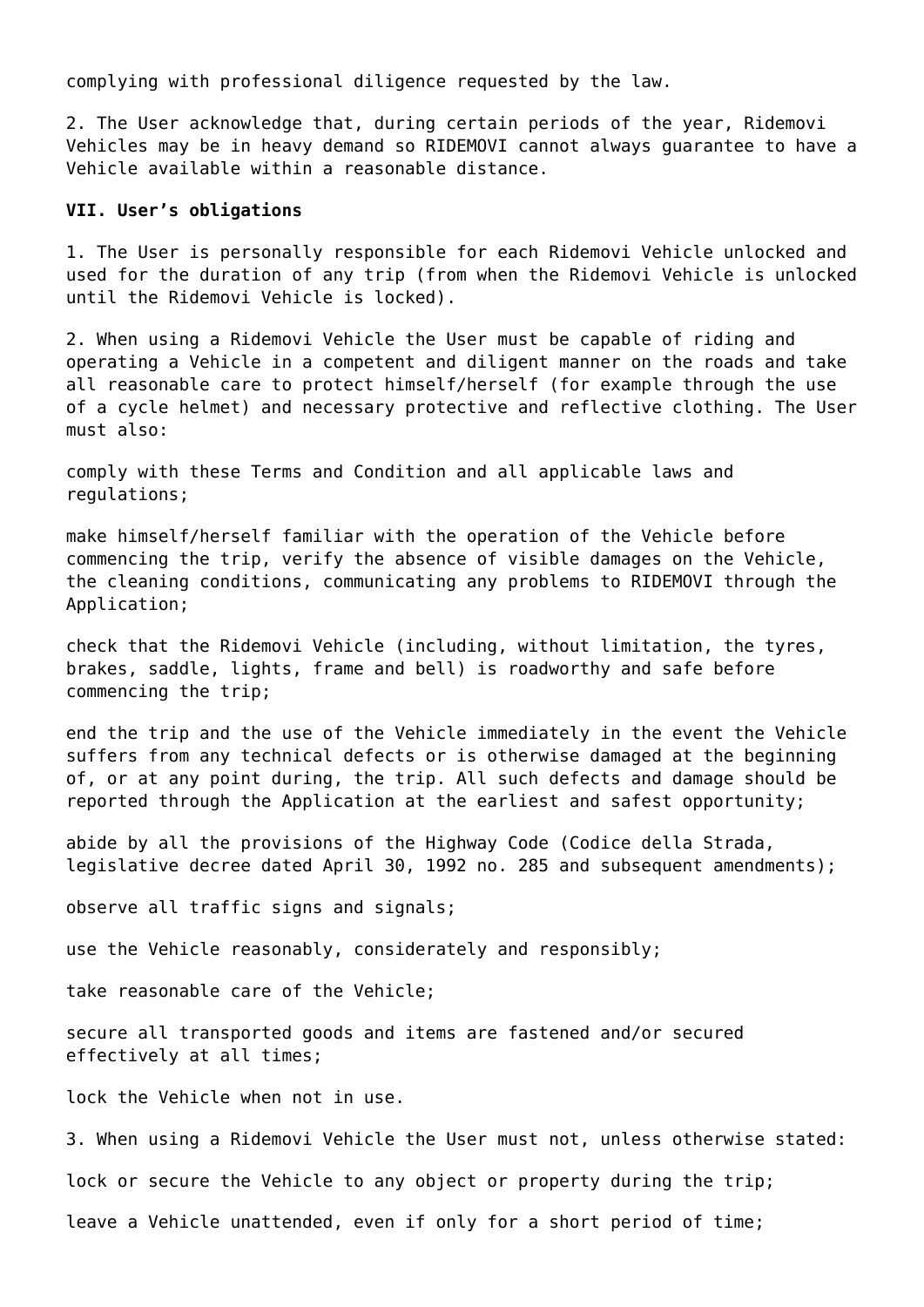use a Vehicle to operate a courier service or other commercial business;

give, lend or sell the Vehicle to any other person or allow any other person to use the Vehicle;

damage, deface, vandalise or tamper with the Vehicle;

Paint or make any type of aesthetic or technical modification of the Vehicle (including logos or trademarks);

ride with more than one person at a time;

add or attach accessories or trailers to the Vehicle;

carry

a load in the basket of more than 10 kilograms

an object which overhangs the basket

any animals, children or persons

dangerous, hazardous or flammable substances or any object that is likely to cause injury to the User or damage to the Vehicle or injury or offence to any other person;

use the Vehicle in a manner that causes or is likely to cause injury, harassment, alarm or distress to others;

use the Vehicle in case of strong wind or stormy weather;

use the Vehicle under the influence of drugs or alcohol;

transfer or move the Ridemovi Vehicle or any part of it to any areas by means other than riding the Ridemovi Vehicle in accordance with applicable laws and regulations, whether the Vehicle is locked or not;

use the Vehicle outside of the operational zones;

leave the Vehicle in private property areas or non-public places that prevent free access of RIDEMOVI or other Users to the use of vehicles, including but not limited to inside private parking area, house, apartment, or any other private spot.

4. When parking a Ridemovi Vehicle the User must follow all applicable laws and regulations. The User shall leave the Ridemovi Vehicle in a conspicuous location where it can be seen by passers-by and will not cause an obstruction or hazard to other road users. The User shall use vehicle standings or other public parking facilities wherever possible and secure the Vehicle so that it does not fall over and become a hazard or obstruction. In particular, it is not permissible to park Vehicle:

in a dangerous position on or near a road;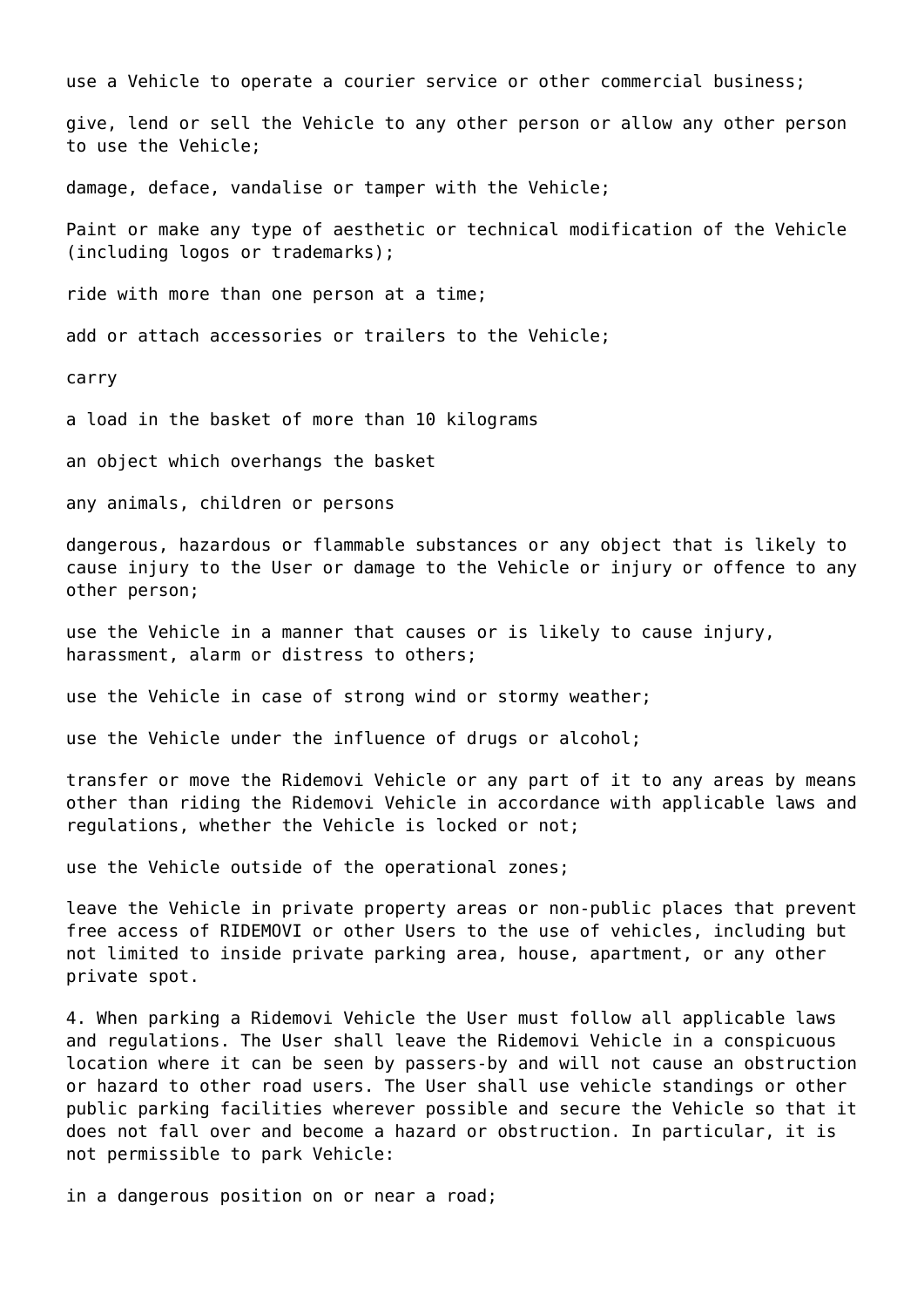at traffic lights or traffic signs;

at parking ticket machines or parking meters;

on walkways that are thereby reduce to a width of less than 1.5 meters;

in front of, in or near emergency exits or fire escapes;

in private property areas or non-public places that prevent free access of RIDEMOVI or other users to the use of Bikes, including but not limited to inside private parking area, house, apartment, or any other private spot;

in any other places in which the stop or parking are not allowed pursuant to the Highway Code (Codice della Strada);

in or directly next to stations of other bike sharing companies.

5. When using the Services provided the User may not:

remove copyrights, trademarks or other proprietary notices from the Vehicle;

reproduce, modify, prepare derivative works based upon, distribute, license, lease, sell, resell, transfer, publicly display, publicly perform, transmit, stream, broadcast or otherwise exploit the Services and/or the contents of the Application except as expressly permitted;

decompile, reverse engineer or disassemble the Services or the Application;

link to, mirror or frame any portion of the Services or of the Application;

cause or launch any programs or scripts for the purpose of scraping, indexing, surveying, or otherwise data mining any portion of the Services or of the Application or unduly burdening or hindering the operation and/or functionality of any aspect of the Services or of the Application;

attempt to gain unauthorized access to or impair any aspect of the Services, of the Application its related systems or networks;

manipulate the Services or Application for fraudulent purposes;

submit, upload or publish any defamatory, libelous, hateful, violent, obscene, pornographic, unlawful, or otherwise offensive content on the Application;

without prior written consent, publish any commercial or noncommercial advertisements on the Application;

infringe any other party's lawful rights, including without limitation intellectual property rights.

## **VIII. DISCLAIMER**

1. The Services may be made available or accessed in connection with third party services and content (including advertising) that RIDEMOVI does not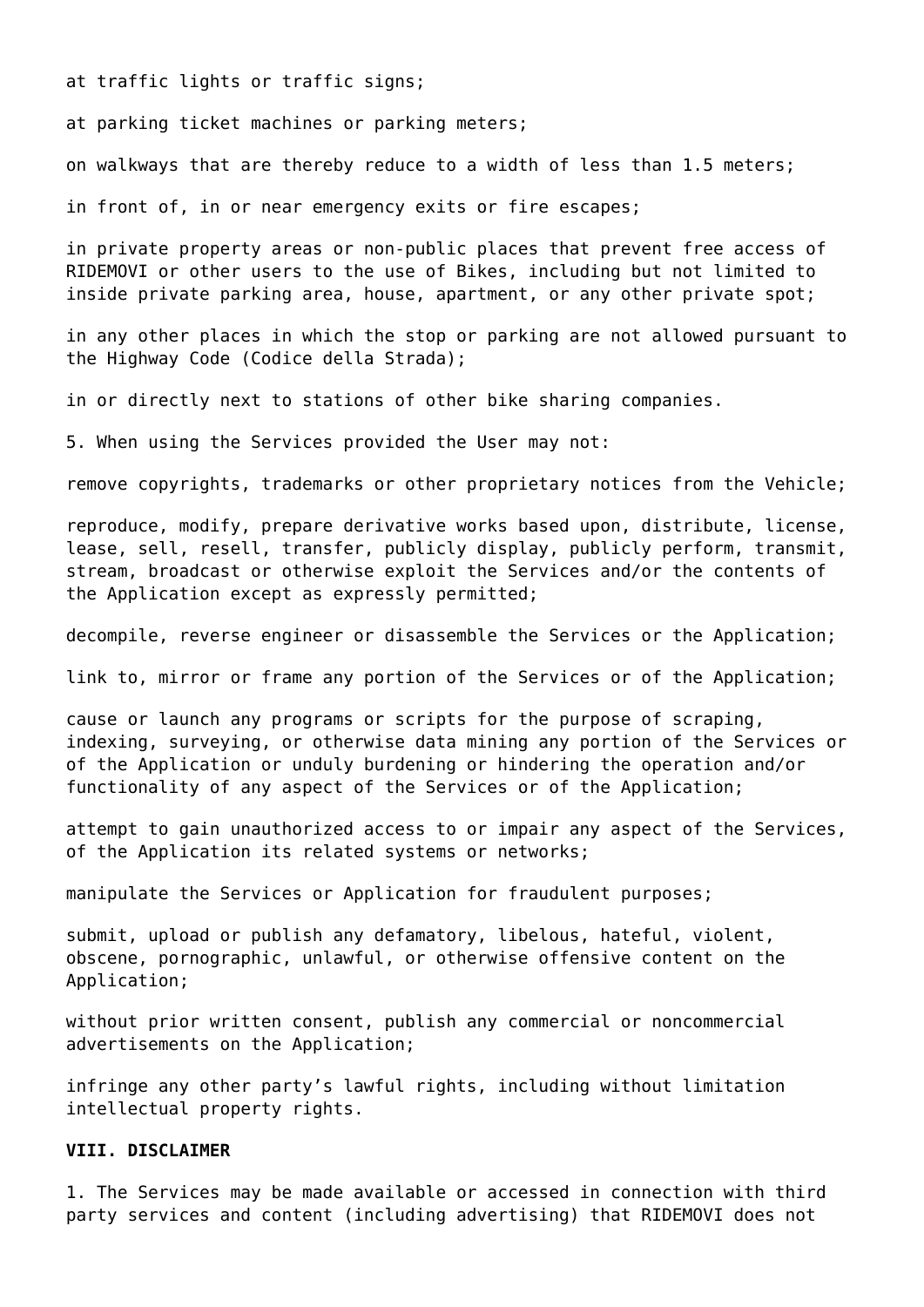control. RIDEMOVI does not endorse such third-party services and content and within the maximum limits set forth by the applicable law, RIDEMOVI shall not be responsible or liable for any products or services of such third-party providers. Access to the services using these devices is subject to terms set forth in the applicable third party's terms and conditions.

2. RIDEMOVI, its affiliates and their respective officers, directors, employees, agents, suppliers or licensors ("RIDEMOVI parties") have taken all reasonable care in the offering of the services, but make no warranties or representations about the content of the application and the underlying software, including but not limited to its accuracy, reliability, completeness or timeliness. RIDEMOVI shall not be liable for the accuracy or completeness of the content or other information conveyed to the User nor for delays or interruptions of the data or the information stream and RIDEMOVI does not guarantee that the application and other services will be available at all times. The User shall use the Application and the Services at his/her own risk.

## **IX. LIABILITIES**

Except in the case of fortuitous event or fact of third parties, starting from the release of the Vehicle and up to the new lock at the end of the rental, the User is responsible for the Vehicle usage and for any injury, damage or loss caused to third parties and/or RIDEMOVI and occurring during the rental of the Vehicle (including its loss, destruction or damage).

RIDEMOVI is liable for injury or death of the User, arising from facts and circumstances due to RIDEMOVI itself.

Except for the facts and circumstances arising from its gross negligence or willful misconduct, RIDEMOVI will not be held liable for any damage, loss or loss of profit resulting from the use of, or reliance on, Services or inability to access, or to use the, Services.

## **X. Indemnification**

The User agrees to indemnify and hold RIDEMOVI and RIDEMOVI Parties harmless from any and all claims, demands, losses, liabilities and expenses (including reasonable legal fees) arising out of or in connection with:

a) his/her use of the Services or of the Application;

b) his/her breach or violation of any of these Terms and Conditions;

c) his/her violation of the rights of any third party, including those injured in accidents.

# **XI. Civil Liability Insurance**

1. It has been arranged the provision of public liability insurance, which insures the User against liability he/she may incur in respect of injury to a third party or accidental damage to the property of a third party arising from his/her use of a Ridemovi Vehicle (the "Insurance").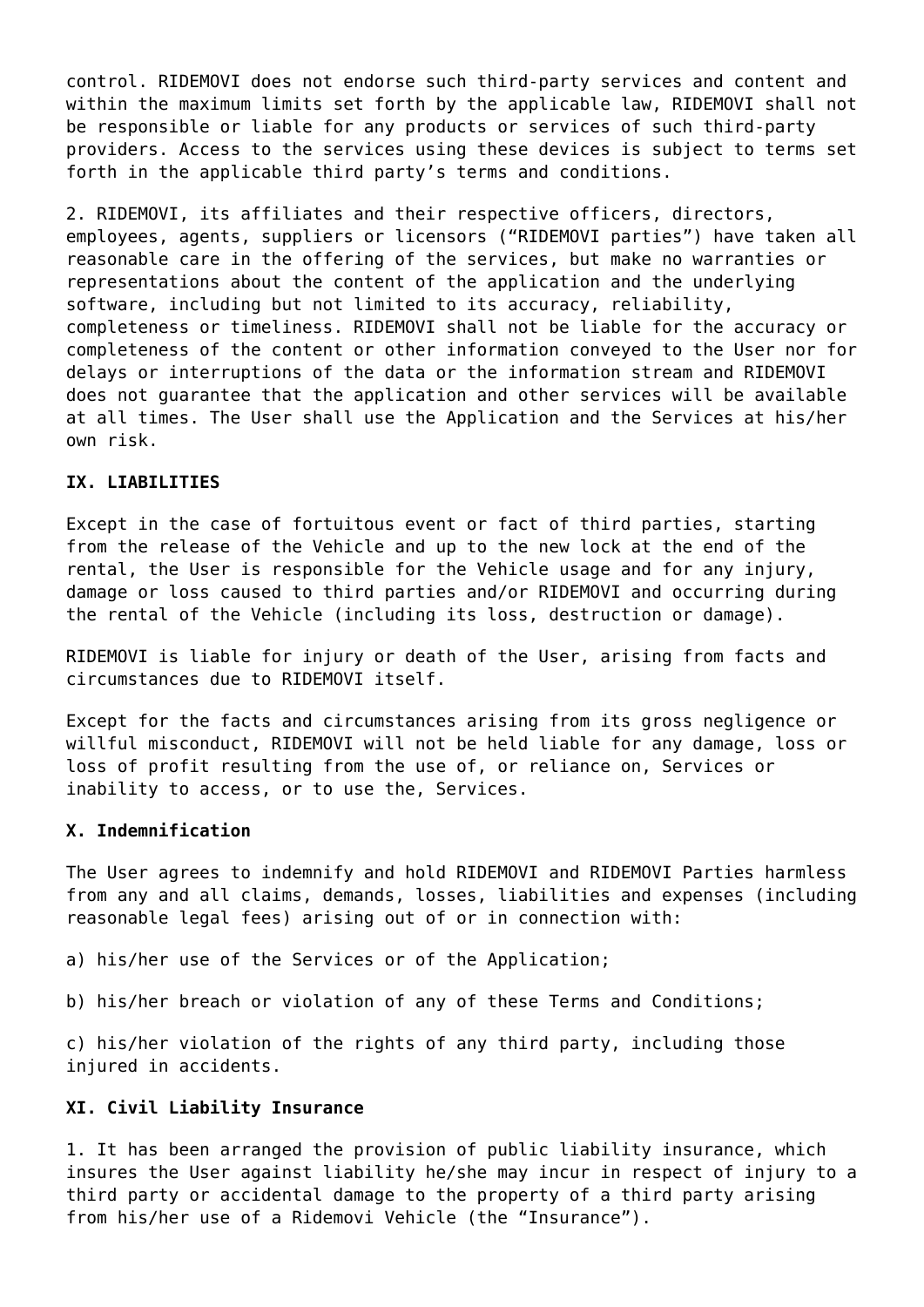2. The cost of the Insurance is included in the hire charges for using a Ridemovi Vehicle and it is not possible for the User to opt out of the Insurance.

3. The Insurance does not cover the User for any injury or harm he/she may suffer in the event of an accident and the User may wish to take out his/her own insurance before using a Ridemovi Vehicle.

4. If the User is involved in an accident or damage or injury is caused to the User, someone or something while using a Ridemovi Vehicle, the User must stop cycling when safe to do so and inform the security forces. The User must also notify through the Application or by email to [support.it@ridemovi.com](mailto:support.it@ridemovi.com) or [insert email] of the accident and any resulting injury or damage. The User must provide RIDEMOVI with the references of the minutes which will be provided to the User by the police.

# **XII. Refusal, Suspension and Termination of Account. Withdrawal from the purchase of the Pass.**

1. The User may terminate the respective contractual relationship and so terminate the Account at any time.

2. The User may terminate the Account by contacting RIDEMOVI at [support.it@ridemovi.com.](mailto:support.it@ridemovi.com)

3. If at any time the User does not comply with these Terms and Conditions and/or any applicable laws or regulations while using the Services, RIDEMOVI reserves the right to terminate or suspend the User's use of the Services, including the hire of Ridemovi Vehicles, to terminate the contractual relationship and to consequently close the User's Account.

4. Information obtained by the security forces regarding non-compliance with these Terms and any applicable laws or regulation while the User is using a Ridemovi Vehicle may be disclosed to RIDEMOVI and RIDEMOVI may use such information to terminate the contractual relationship and to close the User's Account or suspend the User's use of the Services, including the hire of Ridemovi Vehicles.

5. Where the Account is terminated by the User, the security deposit will be refunded and any outstanding credit on the User's Account once all deductions have been made for outstanding amounts owed through use of the Services. For sums spent on purchase of the Passes, refund will be granted to the User only if the termination of the Account is in compliance with the conditions referred to in paragraph 6 below. If the account is canceled upon choice of RIDEMOVI for reasons others than the breaches of the Terms and Conditions by the User, RIDEMOVI will refund to the User also the sums spent on the purchase of the Passes, except the deduction proportional to the days of use of the Pass and/or the different unit fractions, if any, provided for. In any case, any outstanding amounts will be refunded within and no later than 14 days.

6. Without prejudice to art. I.5, in case the User is a consumer, the User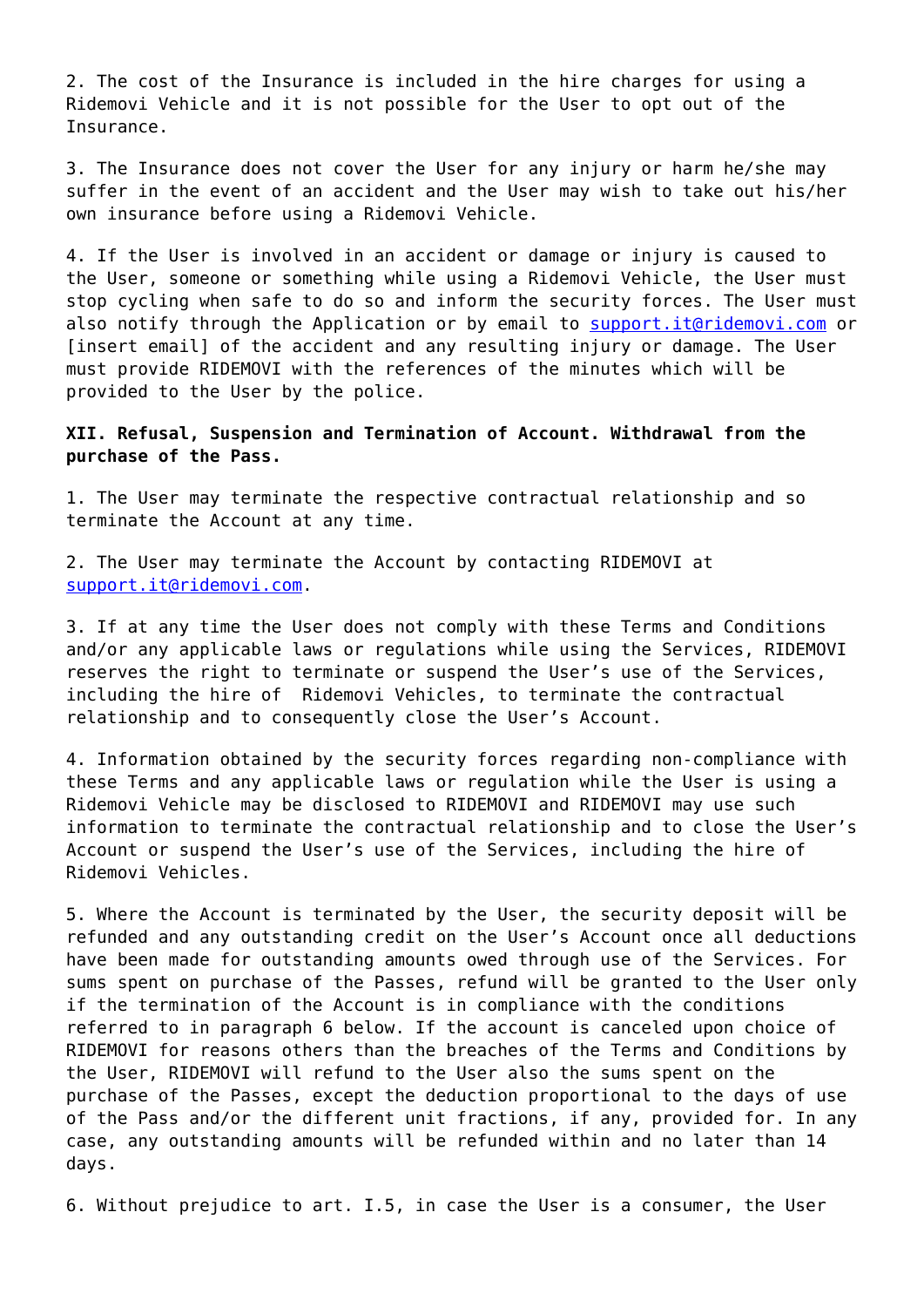may, within 14 days from

i) the execution of the contract pursuant to article I.3 and/or

ii) in case of purchase of the Pass, from such purchase,

exercise the right of withdrawal from the relevant purchase. The withdrawal may be exercised by e-mail to the following address support.it@ridemovi.com, indicating the personal data of the User, the Pass, if any, from which he/she intends to withdraw and the date of his purchase, using the following form:

"recipient [name, geographical address and, where available, telephone, fax and e-mail addresses must be entered by the trader]:

I/We (\*) hereby notify the withdrawal from my/our (\*) contract of sale of the following goods/services (\*)

Ordered on (\*)/received on (\*)

Name of the User)

Address of the User:

Signature of the User (only if this form is sent in paper version)

– Data"

RIDEMOVI will refund payments received by the User within fourteen days from the day the User exercised the withdrawal. RIDEMOVI will execute the refund using the same means of payment used by the User for the initial transaction.

In the event that the User has explicitly requested to start using the Services before the expiration of the withdrawal period, the User will pay to RIDEMOVI an amount proportional to the days of use of the Service and/or of the Pass and/or the different unit fractions, if any, provided for; RIDEMOVI will have the right to set-off this amount with the refunds due to the User as a consequence of the withdrawal.

7. If the User has used or attempted to use a payment method to defraud RIDEMOVI, the User's Account may be terminated without payment of any refund to the same.

8. RIDEMOVI may refuse the registration of an Account if:

a) a User has previously been suspended using the Service or had his/her account terminated for failing to comply with the Terms or with any applicable laws and regulations;

b) there are outstanding sums payable by the User arising from a previous use of the Service;

c) instructions are received by the security forces that the User has committed a breach of the Highway Code (Codice della Strada) or of any other applicable law;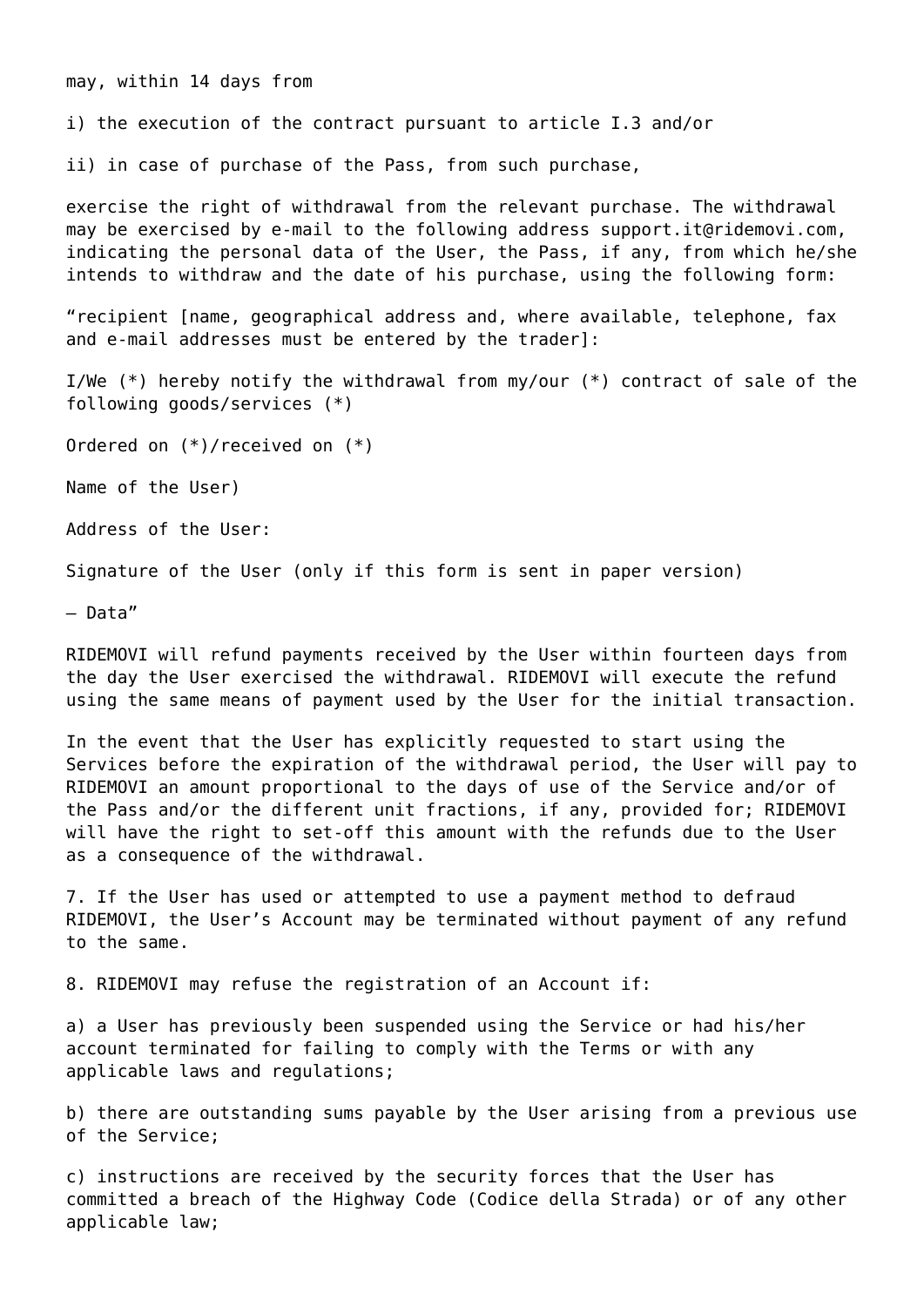d) there is reason to believe that the User is attempting or has attempted to use a payment method to defraud RIDEMOVI.

## **XIII. INTELLECTUAL PROPERTY**

1. The of the Service or the Application does not grant the User any rights on the industrial and intellectual property of RIDEMOVI or third parties, since the User is obliged to respect all industrial and intellectual property rights, including trademarks, logos, domain names or any other industrial or intellectual property right owned by RIDEMOVI or third parties

The User is prohibited from carrying out any act of reproduction, distribution, public communication or any other form of making available, processing and, in general, any other form of exploitation, in whole or in part, of any content, information or material accessed by the User through the Service or the Application, unless expressly authorized in writing by the owner of such items.

## **XIV. PROTECTION OF PERSONAL AND COOKIE POLICY DATA**

1. The policy on the protection of personal data on cookies is determined by the provisions of the policy on personal data and cookies (www.ridemovi.com/cookies)

#### **XV. Complaints and disputes**

1. Any complaints should be made to [support.it@ridemovi.com](mailto:support.it@ridemovi.com)

2. These Terms constitute the entire agreement and understanding of the parties with respect to their subject matter and replaces and supersede all prior Terms and agreements between the parties regarding the use of the Services.

3. These Terms and Conditions and the use of the Services by the User are governed by Italian law.

4. In the event the User is qualifiable as a consumer pursuant to the Legislative Decree no. 206 of 6 September 2005 (Consumer Code), for any possible dispute in any way caused by these Terms or connected to them or arising from them, the Court of the place of residence or domicile chosen by the User in the Italian territory shall have exclusive jurisdiction. In all the other cases the Court of Milan shall have exclusive jurisdiction.

## **XVI. Other Provisions**

1. The User may not assign or transfer any of his/her rights under these Terms in whole or in part to any other person without a prior written consent.

2. We may assign or transfer these Terms in whole or in part, or the rights and obligations arising from the same, to:

a subsidiary or affiliate;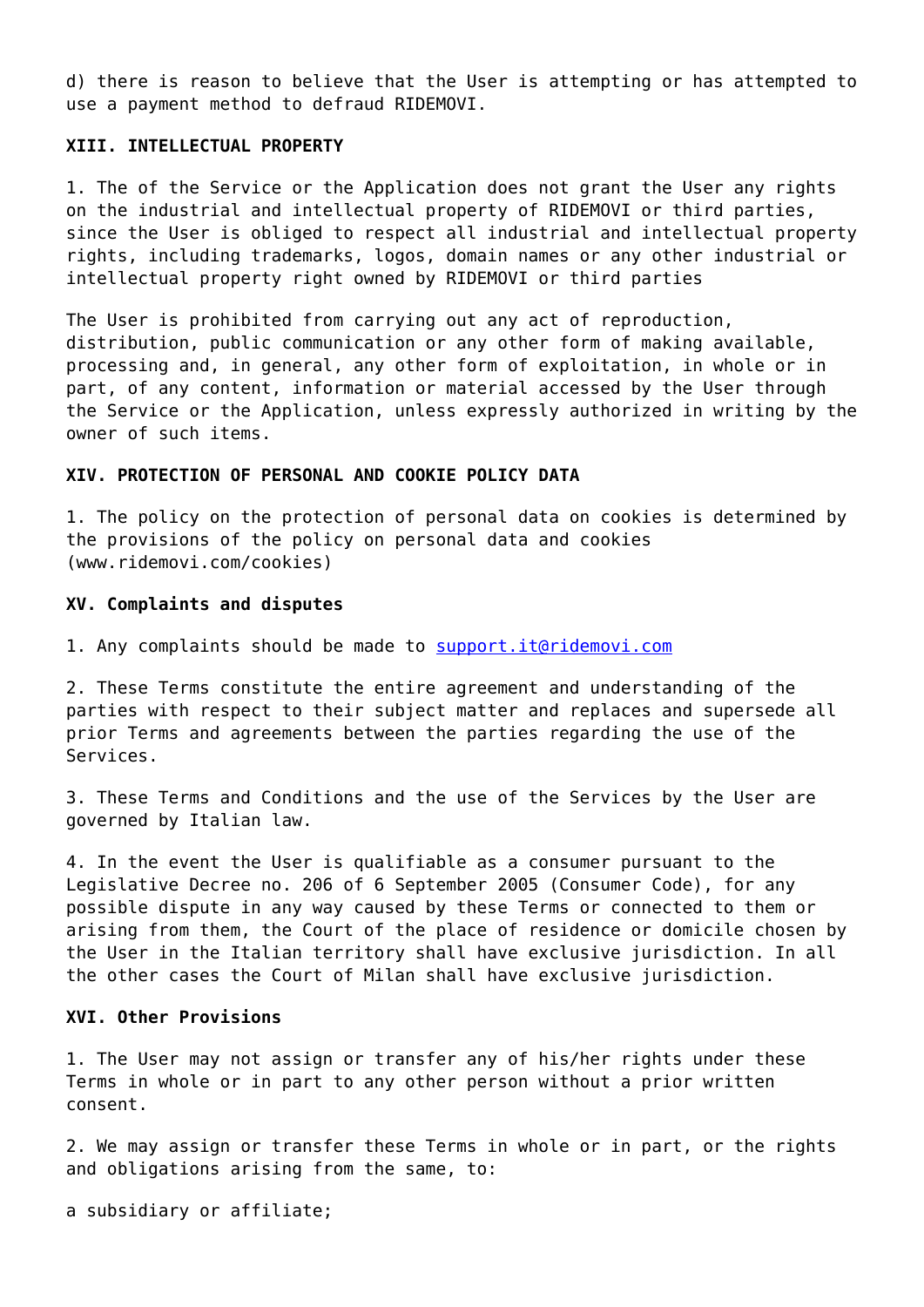an acquirer the equity, business or assets;

a successor by merger.

3. If there is a conflict between the Italian version and any translation of these Terms and Conditions, the Italian version shall apply.

4. Legal ineffectiveness of any part of these Terms does not affect the validity of the remainder of the Terms. Should a provision of the Terms be or become ineffective or unfeasible, the validity of the remainder of the Terms shall remain unaffected. In the event that a provision of these Terms is illegal, invalid or unenforceable for whatever reason, the parties shall replace that provision, or part thereof, with a provision that is legal, valid and enforceable and which has, to the greatest extent possible, a similar effect as the illegal, invalid or unenforceable provision, or part thereof.

# **XVII. Contact Us**

For any queries or matters arising out of these Terms or for technical support contact us through the Application or write to us at [support.it@ridemovi.com](mailto:support.it@ridemovi.com)

RIDEMOVI S.p.A.

P. IVA: 02838590343

Indirizzo: Via Carducci 31, 20123 Milano

Pec $\Box$ ridemovi@legalmail.it

The User acknowledges that by completing the registration process on the Application he/she expressly and specifically accepts and/or approves, pursuant to art. 1341 c.c., the following clauses: I.5. Provisions General Terms and Conditions. Terms of conclusion of the contract. Unilateral amendments. Presumption purchase for the exercise of professional activity; V.4. Charges and Payments. Charging on consumption basis. Pass. Promotional credits and vouchers; VIII. Disclaimer; XII.3. Refusal, Cancellation, Suspension and Termination of Account; XV. Complaints and disputes**INFORMATIVE NOTE (FOR SPAIN)**

Identity of the professional and purpose of the information The present information note has been arranged by RIDEMOVI Spain S.L., with registered office at Ronda de Sant Pere, 16, 08010, Barcelona, Spain, CIF number B67515601, email [support.es@ridemovi.com,](mailto:support.es@ridemovi.com) Registered in the Mercantile Registry of Barcelona in Volume 47081, Folio 193, Section General, Sheet 540481 (hereinafter, "RIDEMOVI") in compliance with art. 97 of Spanish Law for the defense of Consumers and Users (R.D.L. 1/2007, 16th November). This information note provides the main elements of the terms and conditions governing the Application, websites, contents and services operated in Spain under the trademark Ridemovi, that enable Users to find, reserve Ridemovi bicycles, e-bikes and scooters (here in after referred to as, the "Contract").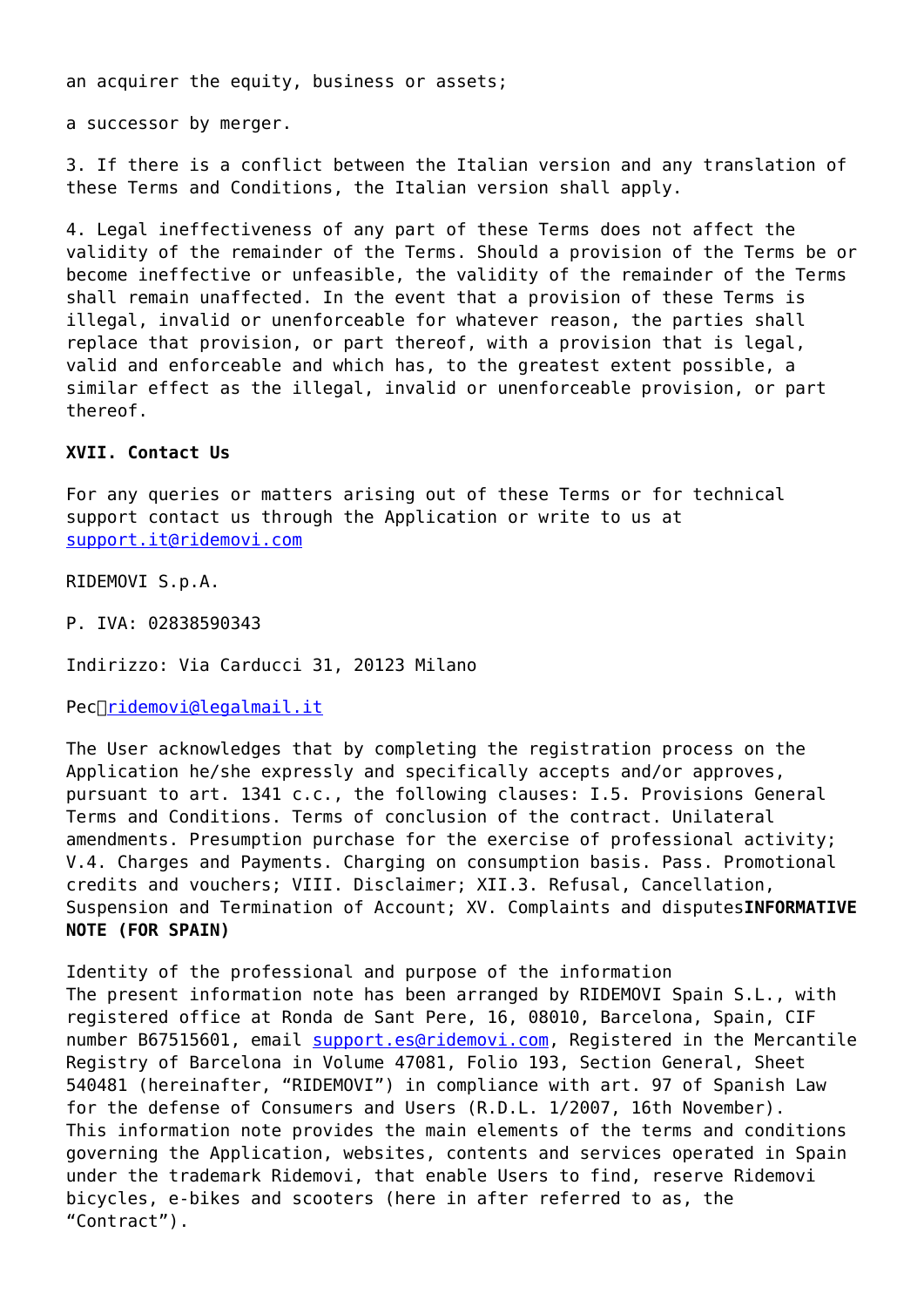# **Object**

The Contract concern the sale by RIDEMOVI of the services of localization, booking, unlocking and rental of bicycles provided RIDEMOVI and which are available for booking at the time of User access to the Application ("Service")

# **Terms of conclusion of the contract.**

The Contract is executed via the step-by-step procedure available on the Application.

The Contract shall be deemed executed upon the of the acceptance, by the User, of the Terms and Conditions fully available at the following link: https://www.ridemovi.com/terms

A copy of the Terms and Conditions and of this Information Note shall be filed in the area of the Application reserved to the viewing by the User. You can download these Terms and Conditions by following this link: https://www.ridemovi.com/terms

# **Charges and Payments**

The User may purchase the Services by charging on a consumption basis, season ticket or, on a flat rate basis by means of the Passes. In addition, according to the terms and pricelist in force from time to time, RIDEMOVI reserves the right to request the payment of a security deposit which shall be collected, before the release of the Vehicles, from the preferred payment method indicated in the User's Account.

The charging period will commence when the Ridemovi Vehicleis unlocked. The charging period ends when the Ridemovi Vehicle is locked. The start and the end of the charging period constitute one trip. Payments may be made by credit or debit card or other electronic means.

The User will be charged for each trip on a Ridemovi Vehicle according to the rate and price list applicable at the time of the trip. Details of the prices, fines, charges and security deposit are available on the Application, by signing in with the User's account, and/or on our website in the following link: www.ridemovi.com/faq. The User shall not use Services if he/she doesn't intend to accept the prices, charges or security deposit.

# **Refusal, Suspension and Termination of Account**

The User may terminate the respective contractual relationship and so terminate the Account at any time.

The User may terminate the Account by contacting RIDEMOVI at [support.es@ridemovi.com](mailto:support.es@ridemovi.com)

If at any time the User does not comply with these Terms and Conditions and/or any applicable laws or regulations while using the Services, RIDEMOVI reserves the right to terminate or suspend the User's use of the Services, including the hire of Ridemovi Vehicles, to terminate the contractual relationship and consequently to close the User's Account.

Where the Account is terminated by the User, the security deposit will be refunded and any outstanding credit on the User's Account once all deductions have been made for outstanding amounts owed through use of the Services. For sums spent on purchase of the Passes, refund will be granted to the User only if the termination of the Account is in compliance with the conditions referred to in paragraph 6 below. If the account is cancelled upon the choice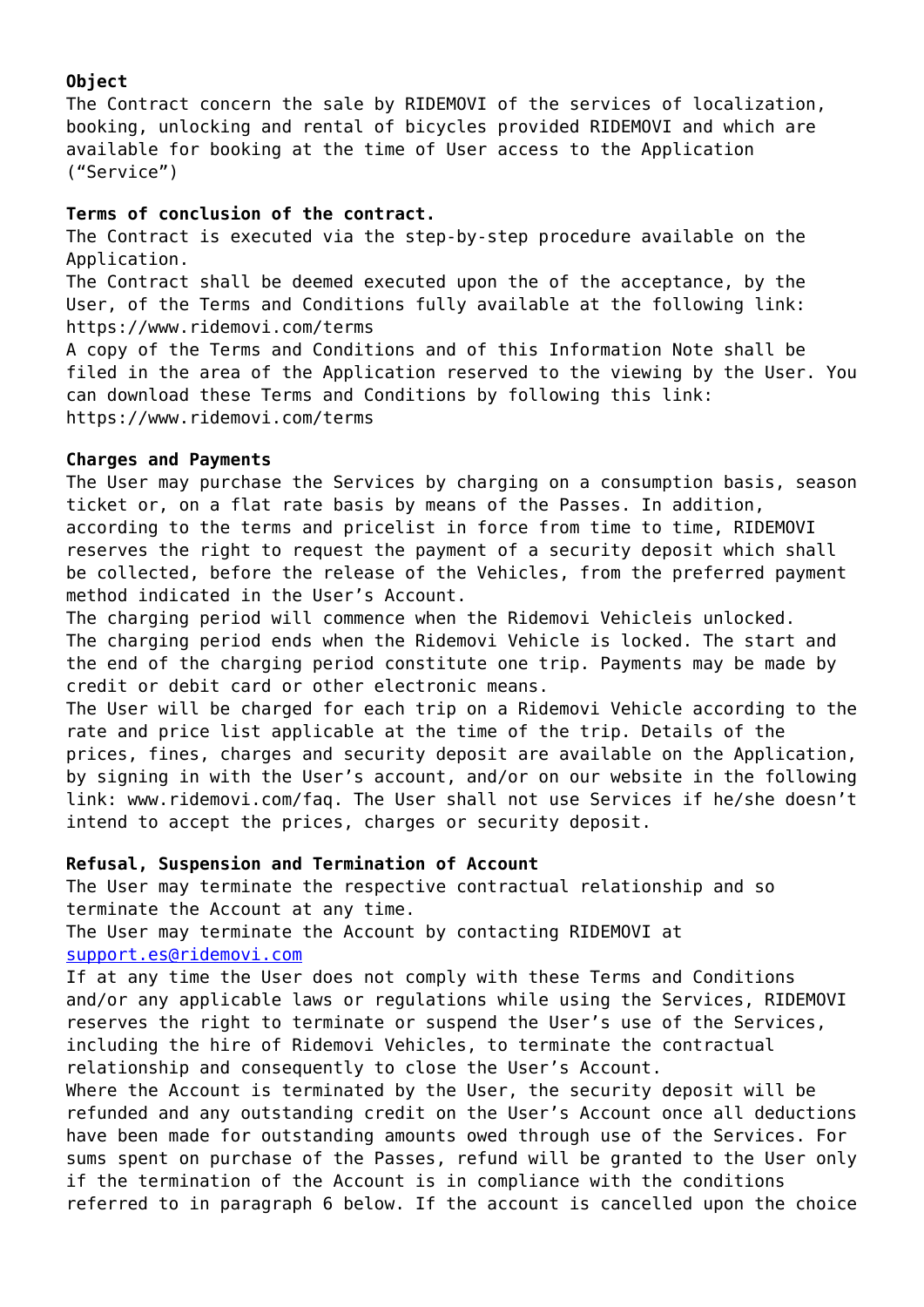of RIDEMOVI for reasons others than the breaches of the Terms and Conditions by the User, RIDEMOVI will refund to the User also the sums spent on the purchase of the Passes, except the deduction proportional to the days of use of the Pass and/or the different unit fractions, if any, provided for. In any case, any outstanding amounts will be refunded within and no later than 14 days.

#### **Withdrawal and purchase of the Passes**

The User who is a consumer may start to use the Services after the expiration of the 14 days withdrawal period from the execution of the contract granted by the Spanish Law for the defense of Consumers and Users (R.D.L. 1/2007, 16th November).however, the consumer may start to use the Services before the expiration of the withdrawal period in case he/she expressly request. In case the User is a consumer, he/she may, within 14 days from

i) the execution of the contract and/or

ii) in case of purchase of the Pass, from such purchase,

exercise the right of withdrawal from the relevant purchase. The withdrawal may be exercised by e-mail to the following address support.es@ridemovi.com, indicating the personal data of the User, the Pass, if any, from which he/she intends to withdraw and the date of his purchase, by using the withdrawal format the end of this document.

## **Applicable Law**

Terms and Conditions and the use of the Services by the User are governed by Spanish law.

The User accepts that, unless proven otherwise, in the event that they request the issuance of an invoice for the Services provided, these Services will be considered contracted for professional purposes; not being applicable, in that case, the regulations regarding consumers and users legally established.

#### **Complaints and disputes**

Any complaints should be made to [support.es@ridemovi.com](mailto:support.es@ridemovi.com). If the User considers that his claim has not been satisfactorily managed, the European Commission offers a platform for alternative dispute resolution, which can be accessed from here: [https://ec.europa.eu/consumers/odr/.](https://ec.europa.eu/consumers/odr/)

These Terms and Conditions and the use of the Services by the User are governed by Spanish law. In the event the User is qualifiable as a consumer, for any possible dispute in any way caused by these Terms or connected to them or arising from them, the Court of the place of residence or domicile chosen by the User in the Spanish territory shall have exclusive jurisdiction.

#### **TERMS AND CONDITIONS FOR USERS**

In compliance with the provisions of article 10 of Law 34/2002, of July 11, on Services of the Information Society and Electronic Commerce, we inform all users of the website www.ridemovi.com (the "Website"), the Application and the Service, that the owner of the same is the company RIDEMOVI Spain SL, with registered office at Ronda de Sant Pere, 16, 08010, Barcelona, Spain, CIF number B67515601, email support.es@ridemovi.com, Registered in the Mercantile Registry of Barcelona in Volume 47081, Folio 193, Section General,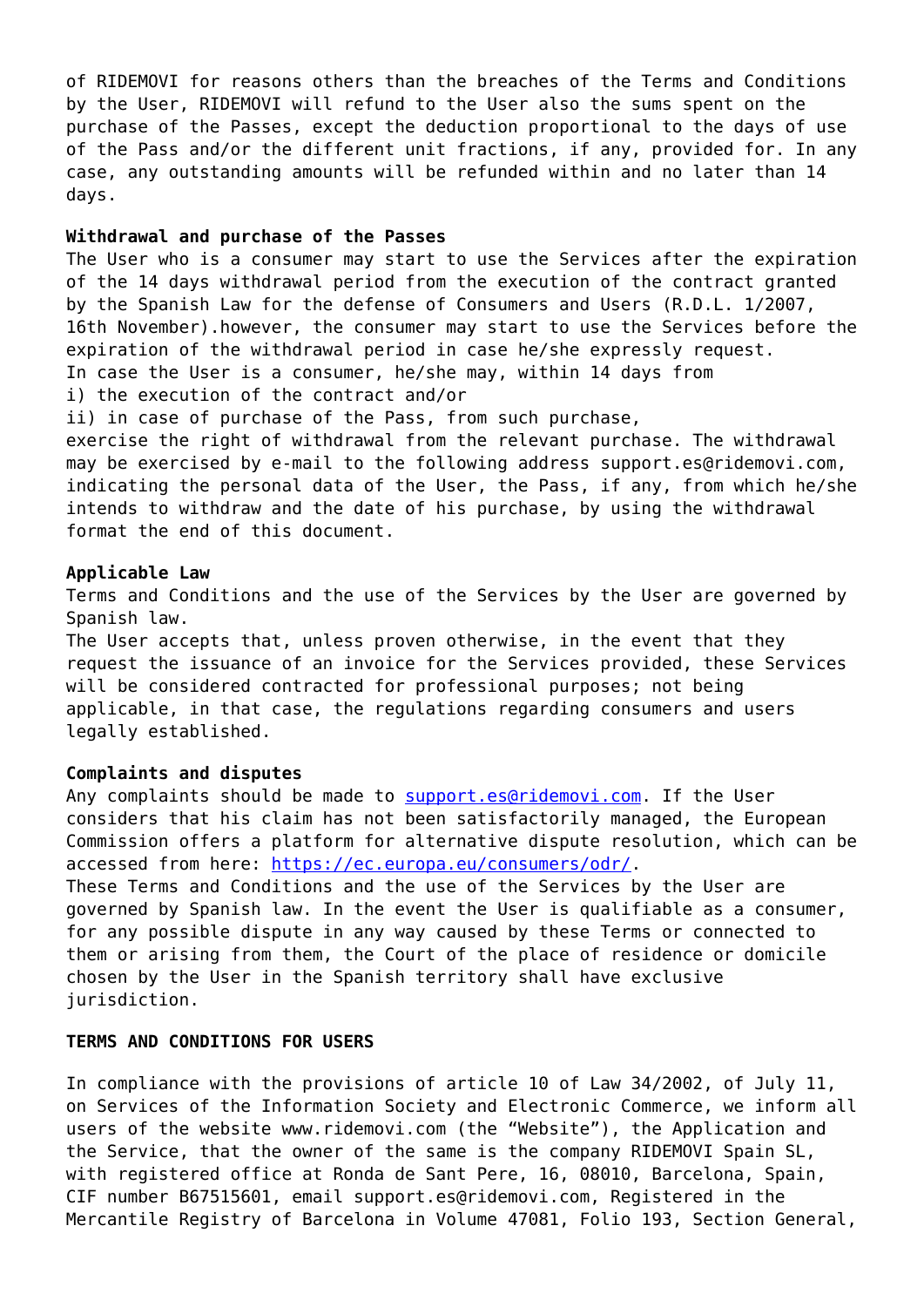Sheet 540481 (hereinafter, the "Company"). Through the Application, the Company offers its Users the service of use and rental of Ridemovi Vehicles within the service area defined by the Company, subject to the availability of the vehicles and possible associated services.

By using this Application and/or the Service, the User agrees to comply with and be bound by the following terms and conditions (hereinafter, the "Terms and Conditions"). The use of the Application and/or the Service attributes the condition of User and, notwithstanding that the User is required to expressly accept it, implies full acceptance of each and every one of the rules and policies published on the Website, including these Terms and Conditions.

# **I. Provisions General Terms and Conditions. Terms of conclusion of the contract. Unilateral amendments. Presumption purchase for the exercise of professional activity**

1. These Terms and Conditions ("Terms" or "Terms and Conditions") govern the access or use by the user (the "User") of applications, contents, products and services ("Services") commercialized and sold by RIDEMOVI Spain S.L. (here in after "RIDEMOVI") under the trademark "RIDEMOVI" in Spain ("Territory").

2. The User shall read these Terms carefully before registering on the application made available to him/her in order to access to the Services ("Application") and in any case before accessing to or using the Services. Access to and use of the Services constitutes and implies acceptance of these Terms. Our staff, contractors and agents have no authority to make individual exceptions or amendments to these Terms.

3. The Contract will be formalized through the corresponding application owned by RIDEMOVI Spain S.L. (the "Application"), which serves, among others, as a means of access for the reservation and use of leased vehicles, as well as for registering as Users and accepting these Terms and Conditions. For more information regarding the technical characteristics and operation of the Application, see our website.

The contract shall be deemed executed upon the acceptance, by the User, of this Terms and Conditions.

A copy of these Terms and Conditions shall be filed in the area of the Application reserved to the viewing and download by the User.

The User who is a consumer may start to use the Services after the expiration of the 14 days withdrawal period from the execution of the contract granted bythe Spanish Law for the defense of Consumers and Users (R.D.L. 1/2007, 16th November).; however, the consumer may start to use the Services before the expiration of the withdrawal period in case he/she expressly request by flagging the specific option in the App.

4. The Company expressly reserves the right to modify these Terms and Conditions and the Price Policy. These modifications will be informed to the User by email and will be published on the website and in the Application. Any change will be considered approved if the User does not express their opposition to it within ONE (1) month from the announcement of the corresponding change, a circumstance that the Company will specifically inform when announcing the modifications. The Company may, also and if it so deems, request the User to expressly accept the new Terms and Conditions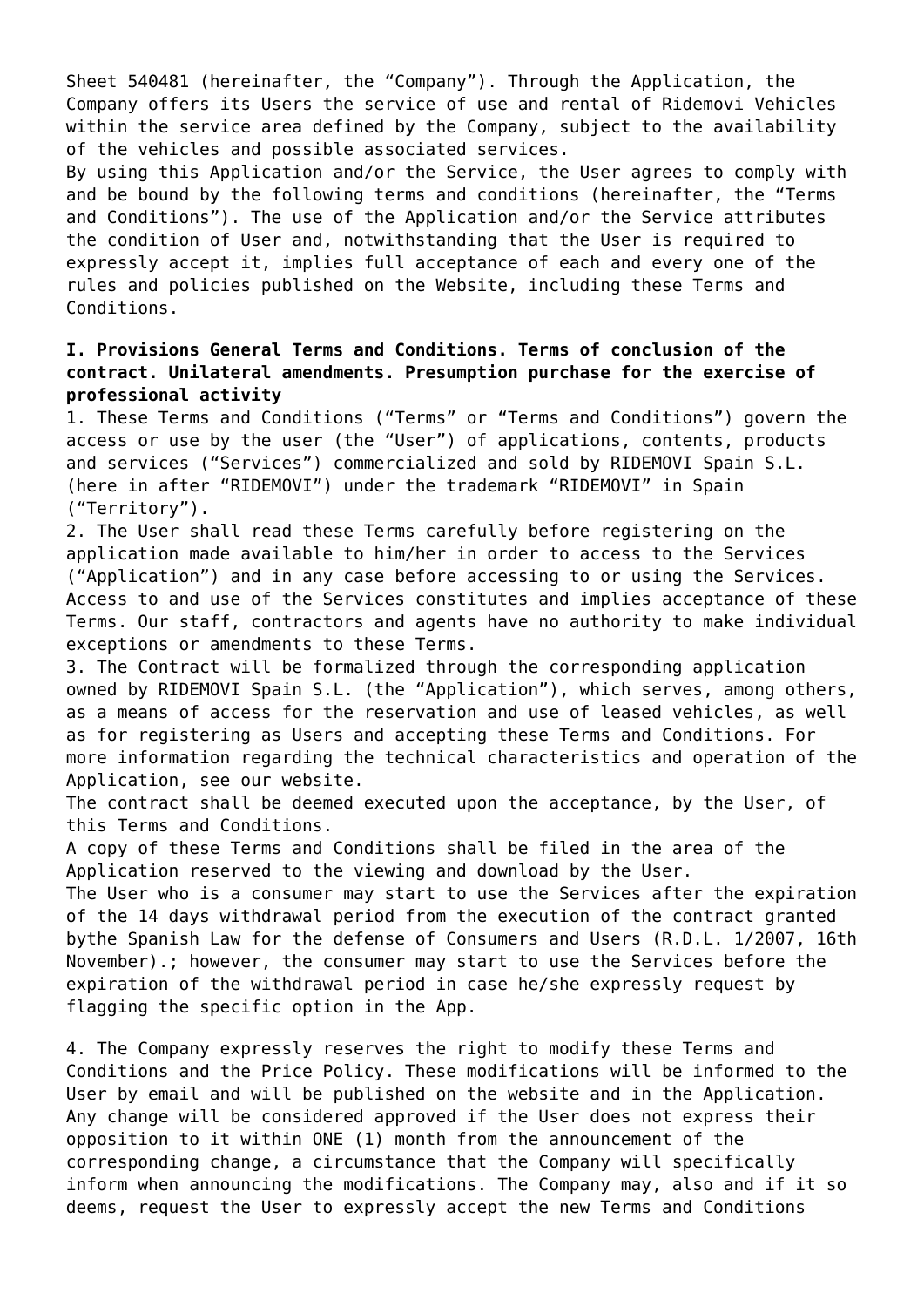and/or the Price Policy to continue using the Service. In case of opposition or non-acceptance to any of the modifications, it will be understood that the User renounces the Contract and Terms, and ceases to use the Service, automatically terminating the contract that links him to the Company, as well as, likewise, these Terms and Conditions.

5. The User accepts that, unless proven otherwise, in the event that they request the issuance of an invoice for the Services provided, these Services will be considered contracted for professional purposes; not being applicable, in that case, the regulations regarding consumers and users legally established.

## **II. The Services**

1. The Services comprise Application, websites, contents and services operated in Spain under the trademark Ridemovi, that enable Users to find, reserve Ridemovi bicycles, e-bikes and scooters (here in after "Vehicles") available at the moment of the User's access, reserve the nearest Ridemovi Vehicles, unlock and rent it.

2. Unless otherwise and expressly agreed in writing, the Services are made available to the User solely for his/her personal and non-commercial use in the designated operating zones. Details of the operating zones can be found in the Application or on our website www.ridemovi.com

3. The use of the previously mentioned Services implies acceptance, commitment and compliance with these Terms and Conditions.

## **III. User's Account**

1. In order to use most aspects of the Services, the User must register for a personal account ("Account") accessible through the Application.

2. The User must be over 18 or older to register for an Account or use the Services. The User may use a Ridemovi Vehicle if he/she is at least 16 years old ("Minor") and the Minor's parent or legal guardian (a) has registered the Account on behalf of the Minor, providing (i) a copy of the identification card of the Minor and of the parent or legal guardian, (ii) a mobile number, belonging to the parent or legal guardian, to which RIDEMOVI, at its own discretion, can notify the beginning of the use of the Ridemovi Vehicles by the Minor and verify the consent of the legal guardian or parent to the use of the Vehicles; (b) consents to and supervises the Minor's use of the Service (c) guarantees, represents and warrants that they and the Minor have accepted these Terms and Conditions (d) that they are fully responsible and liable for all injuries, damages, costs and expenses arising from the Minor's use of the Services in accordance with these Terms and Conditions and as provided for by law. Anyone under the age of 16 may not use the Services nor Ridemovi Vehicles.

3. Account registration requires an express acceptance by the User of these Terms and Conditions and the submission of certain personal information of the User, such as personal details, email address and mobile phone number which will be kept and processed in accordance with the privacy policy available on the following link: https://www.ridemovi.com/privacy 4. The User is required, in accepting these Terms and Conditions, to maintain accurate, complete, and up-to-date information in the respective personal Account. Failure to do so may result in the User's inability to access and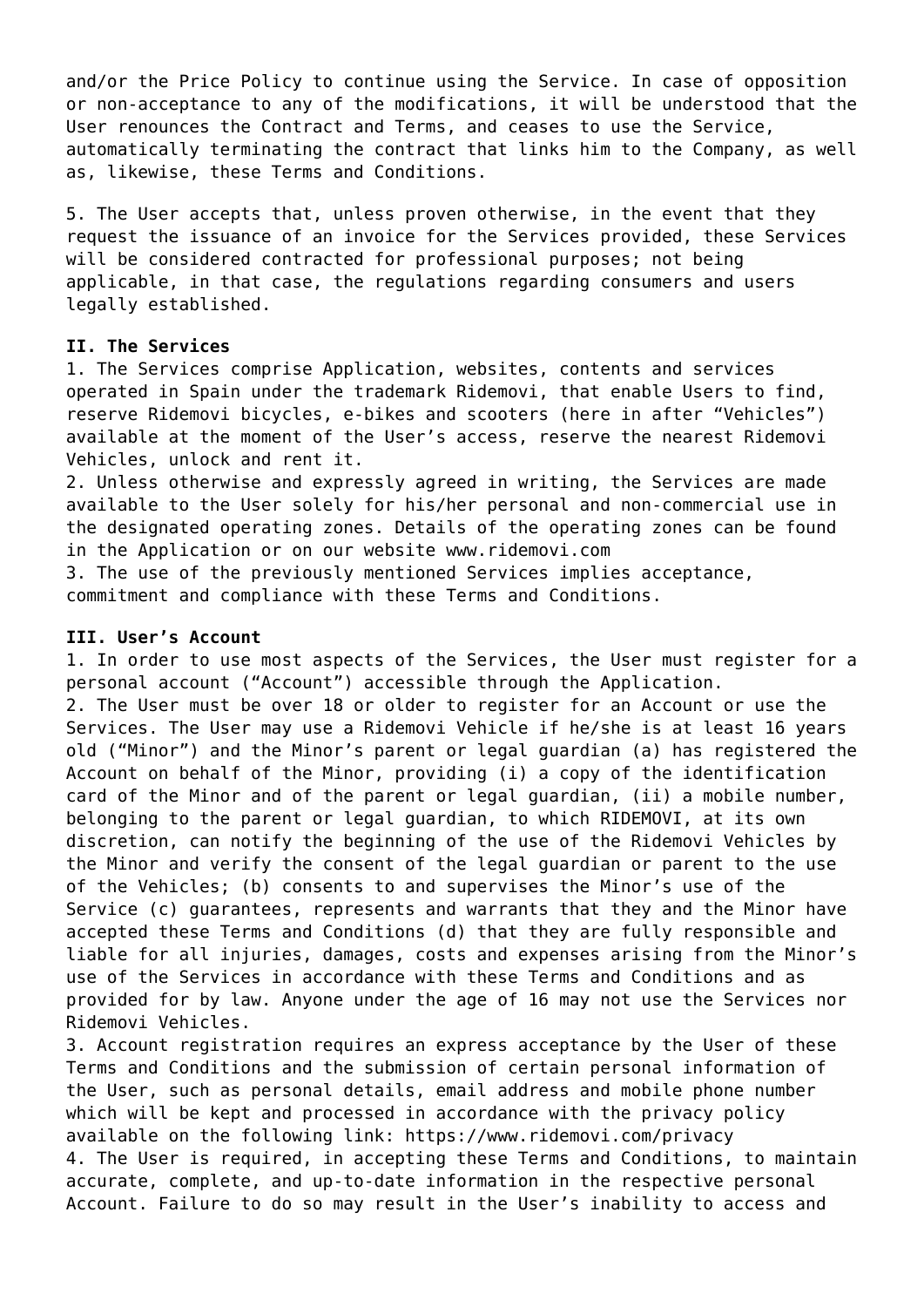use the Services or the access to the Services may be suspended.

5. The User is responsible for all activity that occurs under his/her own Account, and he/she will be responsible for the security and secrecy of the Account's username and password at all times.

6. Unless otherwise permitted in writing, each User may only register for one Account.

7. RIDEMOVI reserves the right to refuse the registration of an Account or to suspend or terminate an Account in accordance with clause XII.

8. The User may not authorize third parties to use their Account or assign or transfer in any other way the Account to any other person or entity to access or use the Services, being, therefore, the use of the account and the assigned services to it totally personal and non-transferable.

9. Where deemed necessary, the User may be asked to provide proof of identity to access or use the Services and he/she may be denied access to or the use of the Services if the User refuses or is unable to provide proof of identity.

10.By creating an Account the User accepts the sending by RIDEMOVI of information by text message (SMS) to facilitate the use of the Services. The User shall be free to opt out from receiving text messages but acknowledges that this may impact on his/her use of the Services.

11. The User acknowledges that she/he may view in any moment these Terms and Conditions and details and information provided upon the registration which may be updated at any moment. Any update and/or amendment of these Terms and Conditions and/or of the pricelist shall be notified to the User by way the App and/or a sms (short message service) sent to the mobile number provided by the User upon the registration. Should the User disagree on the amendments or modifications to the Terms and Conditions, he/she may terminate the contractual relationship and so terminate the Account pursuant to the article XXII.1

# **IV. Vehicles Access**

1. Ridemovi Vehicles can be found, reserved, unlocked and used when logged into the personal Account. Bicycles are unlocked by scanning the QR code on the Vehicle.

2. The User shall be responsible for obtaining the data network access necessary to access and use the Services. The mobile network's data and messaging rates and fees provided for by the User's telephone contract may apply and he/she shall be solely responsible for the payment of such rates and fees. The User shall be responsible for acquiring and updating compatible hardware or devices necessary to access and use the Services and the Application and any updates thereto. It is not guaranteed that the Services, the Application, or any portion thereof, will function on any particular hardware or devices. In addition, the User acknowledges that the Services may be subject to malfunctions and delays due to:

a) the incorrect or insufficient functioning of the telephone or internet networks outside the Company.

b) the adoption of new technical and maintenance measures necessary to conserve the adequate level of service provision.

c) reasons of fortuitous event or force majeure.

3. Ridemovi Vehicles are locked manually and/or remotely through the Application.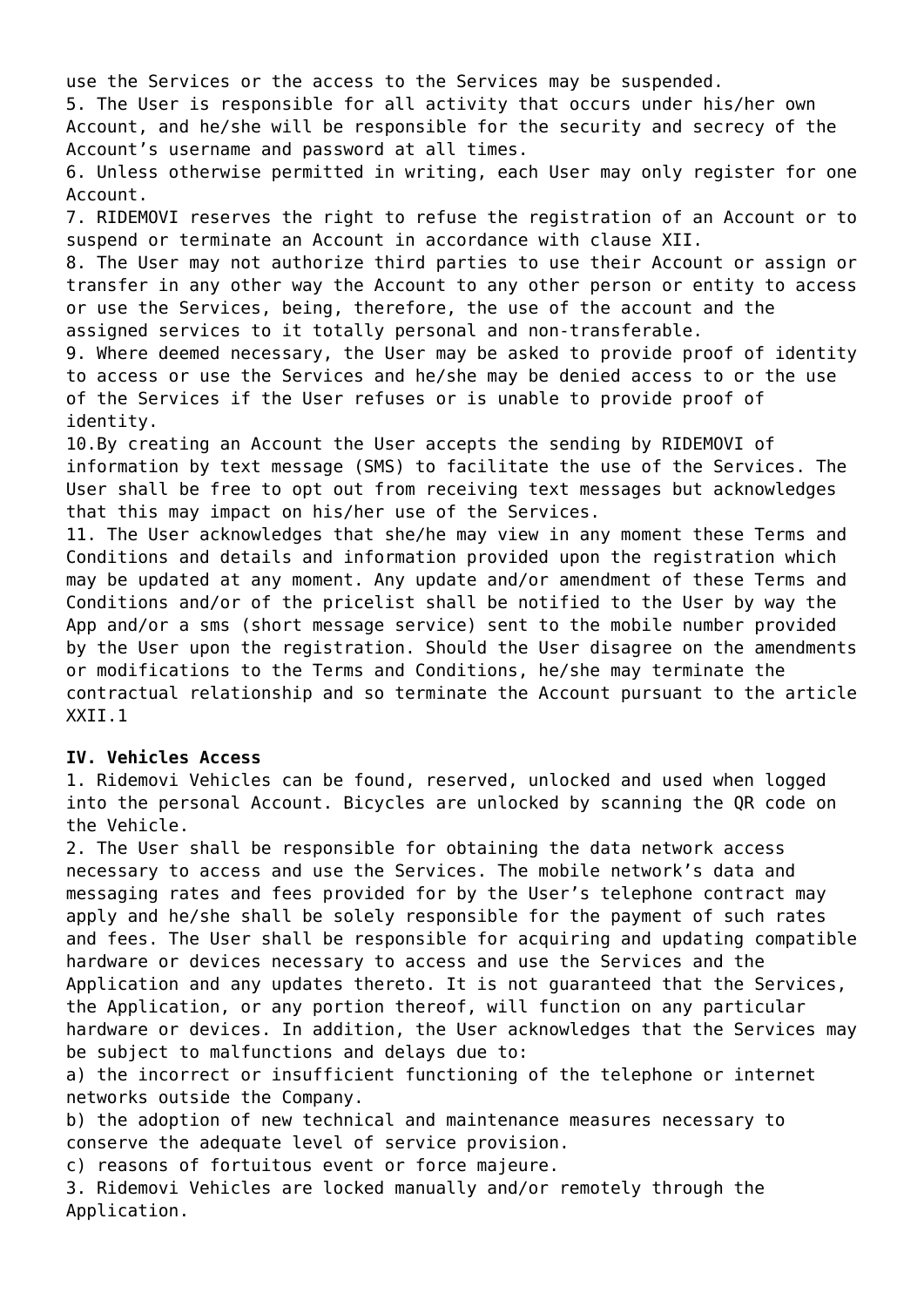# **V. Charges and Payments. Charging on consumption basis. Pass. Promotional credits and vouchers.**

1. The User may purchase the Services by charging on a consumption basis, season ticket or, on a flat rate basis by means of the Passes set forth under paragraph VI. In addition, according to the terms and pricelist in force from time to time, RIDEMOVI reserves the right to request the payment of a security deposit which shall be collected, before the release of the Vehicles, from the preferred payment method indicated in the User's Account. Payments may be made by credit or debit card or other electronic means. 2. The charging period will commence when the Ridemovi Vehicle is unlocked. The charging period ends when the Ridemovi Vehicle is locked (in accordance with paragraph IV.3, above). The start and the end of the charging period constitute one trip.

3. The User will be charged for each trip on a Ridemovi Vehicle according to the rate and price list applicable at the time of the trip. Details of the prices, fines, charges and security deposit are available on the Application, by signing in with the User's account and/or on our website in the following link: www.ridemovi.com/faq. The User shall not use Services if he/she doesn't intend to accept the prices, charges or security deposit.

4. The charging period and any charges (including fines and penalties or liquidated damages for stolen or damaged Vehicle, use of the Vehicles outside the operating area, parking on a non-permitted area, parking outside a designated parking area or parking without using the chain lock, violations of the Highway Code and any other breach of these Terms and Conditions as updated from time to time), will be determined using the data recorded on the systems and that data shall be proof of the period of use. The User must contact RIDEMOVI, under penalty of forfeiture, within 90 days from when the charge was made should he/she wish to dispute the amount charged. You agree that RIDEMOVI shall be entitled to charge, directly on the credit or debit card communicated by the User upon the registration, the price and consideration for the Services, as well as charges provided by these Terms and Conditions.

5. Prior to accessing a Ridemovi Vehicle, the User needs to furnish his/her Account with sufficient funds for the trip. The charges will be recovered from the User's Account at the end of each trip. If sufficient funds are unavailable in the User's Account for the trip, the outstanding sums will be debited on the deposit, when funds are next added to the Account or directly from the credit card the user provided. The User will be unable to start a new trip on a Ridemovi Vehicle until sufficient funds are available on the Account.

6. According to the rates and the price list applicable time by time, the User can also purchase subscriptions that may be divided according to duration into daily, weekly, monthly, quarterly, annual or biennial passes ("Pass").

The Passes are for exclusive and personal use and cannot be duplicated, sold or transferred in any way, or put to public availability (whether published in a public forum or otherwise), unless this is expressly permitted in writing. Passes may be subject to any additional time limit or regulation which RIDEMOVI will establish for each Pass in compliance with all applicable regulations; Passes cannot be converted in cash or credit for the use of the Services outside the specific terms and/or beyond the fixed term and, after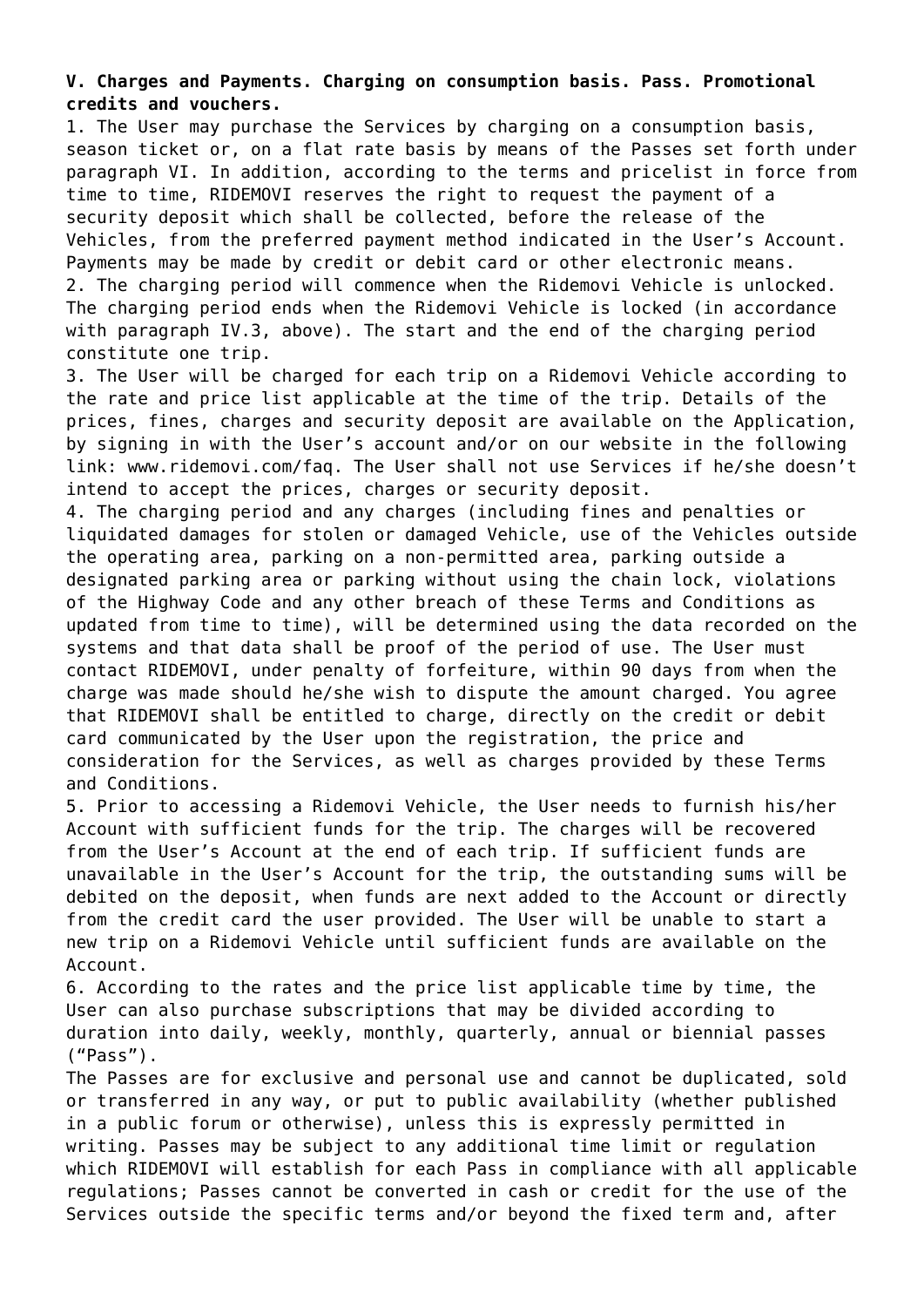expiration, cannot be collected or used.

The purchase of the Pass will not preclude the User from continuing to purchase the services at ordinary rates.

The Passes (other than daily and weekly Passes) may be subject to automatic renewal unless the User does not communicate the cancellation by clicking on the activate/delete button on the App or by writing to support@ridemovi.com 7 (seven) or 30 (thirty) days before the expiration.

Changes to the rates shall be promptly notified by RIDEMOVI to the holders of Passes and these latter shall be entitled to withdraw from the Passes automatically renewed within 14 (fourteen) days as from the automatic renewal.

7. RIDEMOVI is entitled, at its sole discretion, to create and offer promotional codes ("Promo Voucher") which may be used as a credit for the Account, or other functions or benefits related to the Services ("Promo Credit") subject to any additional term or regulation that RIDEMOVI will establish for each Promo Voucher/Credit in compliance with all applicable regulations. The User acknowledges that the Promo Credit/Voucher is for exclusive and personal use and cannot be duplicated, sold or transferred in any way, or made available to the public (either published in a public forum or otherwise), unless expressly permitted in writing.

The Promo Credit can only be used in accordance with specific terms and/or regulations that RIDEMOVI will establish for each promo code. Promo Voucher and Promo Credit will not be converted into cash or credit for the use of the Services outside the specific terms of the related promotional initiative and/or beyond the fixed duration of the initiative and, after expiration, cannot be collected or used.

RIDEMOVI reserves the right to withdraw or disable any Promo Credit or Promo Voucher in accordance with the provisions of related specific terms and/or regulations.

RIDEMOVI reserves the right to retain or hive off other functions or benefits of Promo Credit/Voucher obtained through the use of Promo Codes by the User or any other user in the event that RIDEMOVI considers that the use or collection of the Promo Voucher/Credit is occurred wrongly, fraudulently, unlawfully, or has occurred in violation of the terms applicable or these Terms and Conditions.

8. If a Ridemovi Vehicle is lost or stolen during the trip, the User must report the incident to the security forces and transmit to RIDEMOVI the relevant minutes or protocol number provided by the security forces upon reporting. An amount up to the maximum sum of EUR 800 may be charged to the User, without prejudice to the User's faculty to prove that the incident was not due to his/her fault.

9. If a Ridemovi Vehicle is damaged during the trip, the User must report the damage to RIDEMOVI as soon as it is safe to do so through the Application or by writing to support.es@ridemovi.com. Depending on the extent of the damage to the Vehicle, a maximum sum of EUR 800 may be charged to the User, without prejudice to the User's faculty to prove that the incident was not due to his/her fault.

10. If a Ridemovi Vehicle is stolen at the end of the trip, then RIDEMOVI may charge to the User a maximum sum of EUR 800 if (i) the User left the Ridemovi Vehicle unlocked and the Ridemovi Vehicle is not found or recovered within 14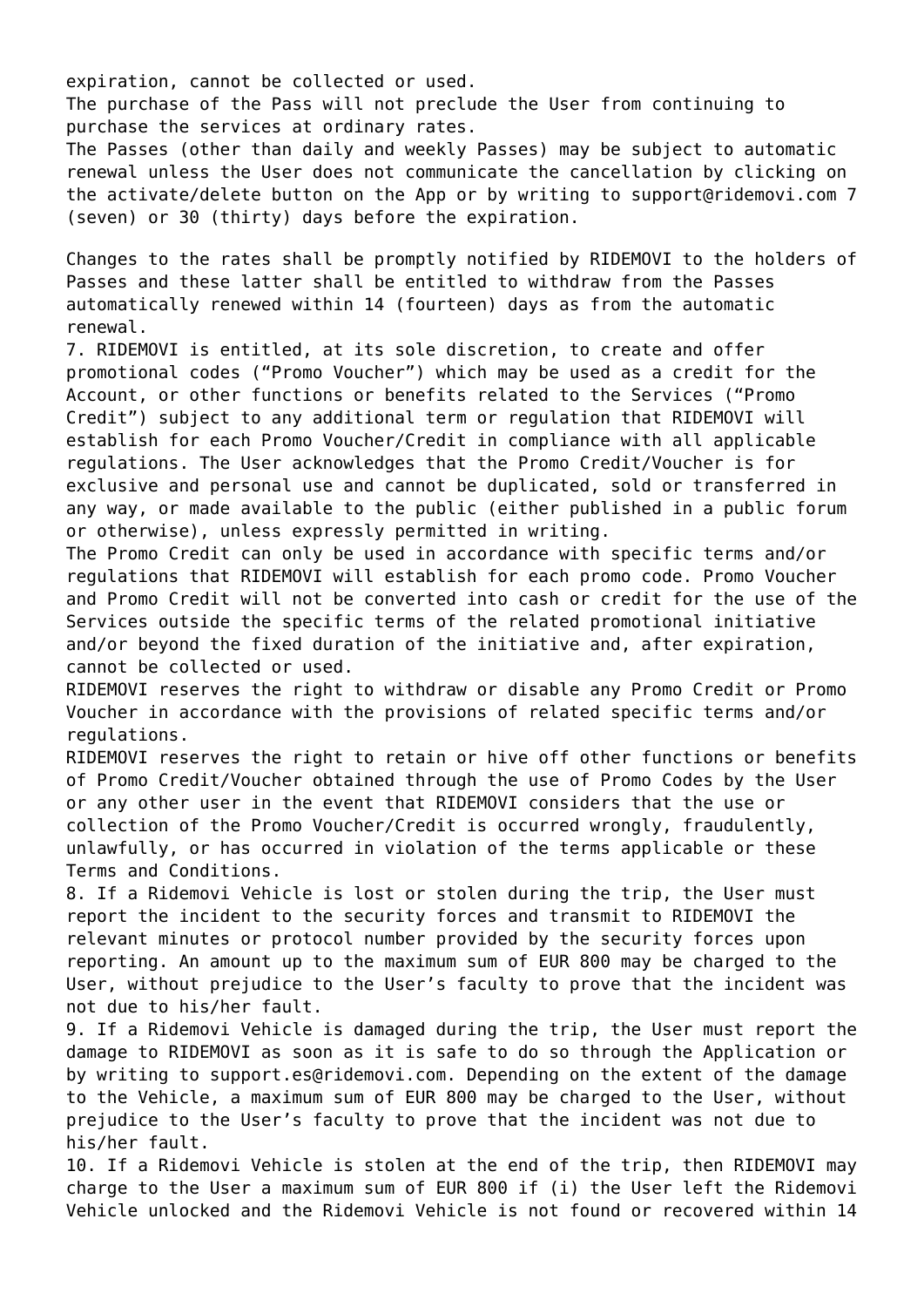days of when the User first unlocked the Ridemovi Vehicle or (ii) if the User parks a Ridemovi Vehicle outside of an operating zone and that Vehicle is stolen from that location. In the event the Ridemovi Vehicle is later recovered RIDEMOVI will refund any charges made after the cost of any repairs has been deducted.

11. If a Ridemovi Vehicle is parked outside of an operating zone, an additional bike relocation fee will be charged. Details of such a bike relocation fee, including but not limited to the price of such a fee, are available on our Application. The User shall not use Ridemovi Services if he/she does not agree to these charges.

12. Any outstanding charges or payments accruing from registration to the Services and use of Ridemovi Vehicles may be collected pursuant to the law. The User has the right to terminate the agreement at any time in accordance with the termination provisions set out at clause XII.

13. Upon cancellation of the Account, the User will have to pay in any case any outstanding charges for trips made where insufficient funds were available in the Account. Any security deposit will be repaid, without prejudice to the right to withhold from the security deposit any charges arising out of the damage or destruction of a Ridemovi Vehicle or any outstanding charges for trips made that have not been paid yet. The security deposit will be repaid, or any remainder thereof, within and no later than 14 days from the Account's cancellation.

14. Where the User Account is registered and maintained in a country or location which uses a currency that is different from the currency of the country or location where the User uses the Services then:

a) the cost of each journey will be the cost of the journey in the country where the User uses the Services, and

b) charges will be made in the currency of the country where the User's Account is registered, and payment will be made from that Account. RIDEMOVI will convert the User's payment automatically at an exchange rate based on data from one or more third parties. It is updated regularly, but may not be identical to the real-time market rate.

# **VI. Availability of Ridemovi Vehicles**

1. RIDEMOVI will always try to run a reliable service and perform the Service complying with professional diligence requested by the law.

2. The User acknowledge that, during certain periods of the year, Ridemovi Vehicles may be in heavy demand so RIDEMOVI cannot always guarantee to have a Vehicle available within a reasonable distance.

## **VII. User's obligations**

1. The User is personally responsible for each Ridemovi Vehicle unlocked and used for the duration of any trip (from when the Ridemovi Vehicle is unlocked until the Ridemovi Vehicle is locked).

2. When using a Ridemovi Vehicle the User must be capable of riding and operating a Vehicle in a competent and diligent manner on the roads and take all reasonable care to protect himself/herself (for example through the use of a cycle helmet) and necessary protective and reflective clothing. The User must also:

a) Before starting driving, check the condition of the Vehicle to verify possible defects, visible damage or inadequate hygienic conditions, notifying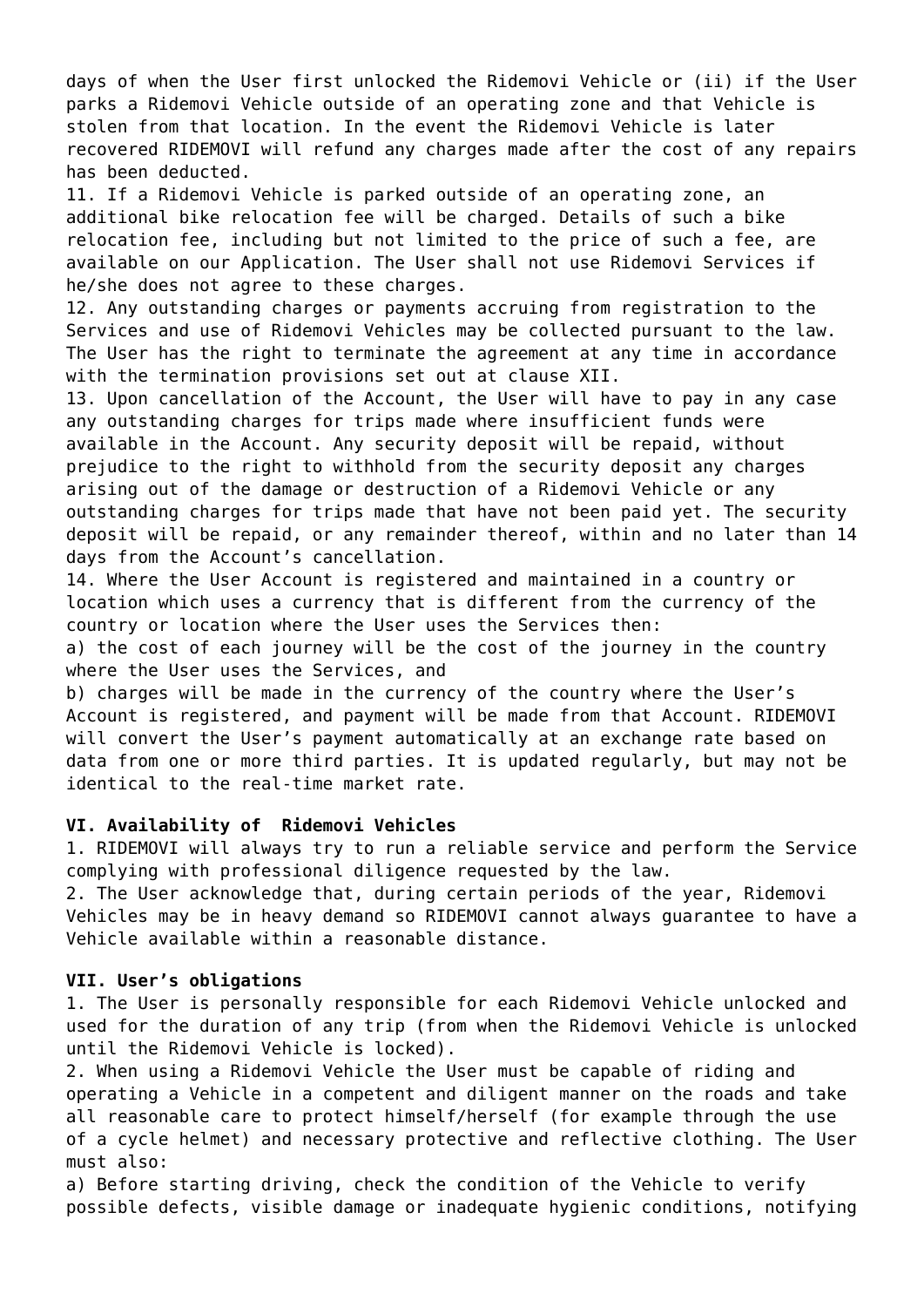the Company, when applicable. b) comply with these Terms and Condition and all applicable laws and regulations; c) make himself/herself familiar with the operation of the Vehicle before commencing the trip; d) check that the Ridemovi Vehicle (including, without limitation, the tyres, brakes, saddle, lights, frame and bell) is roadworthy and safe before commencing the trip; e) end the trip and the use of the Vehicle immediately in the event the Vehicle suffers from any technical defects or is otherwise damaged at the beginning of, or at any point during, the trip. All such defects and damage should be reported through the Application at the earliest and safest opportunity; f) abide by all the provisions of the Highway Code; g) observe all traffic signs and signals; h) use the Vehicle reasonably, considerately and responsibly; i) take reasonable care of the Vehicle; j) secure all transported goods and items are fastened and/or secured effectively at all times; k) lock the Vehicle when not in use. 3. When using a Ridemovi Vehicle the User must not, unless otherwise stated: a) lock or secure the Vehicle to any object or property during the trip; b) leave a Vehicle unattended, even if only for a short period of time; c) use a Vehicle to operate a courier service or other commercial business; d) give, lend or sell the Vehicle to any other person or allow any other person to use the Vehicle; e) damage, deface, vandalize or tamper with the Vehicle; f) Paint or make any type of aesthetic or technical modification of the Vehicle (including logos or trademarks) g) ride with more than one person at a time; h) add or attach accessories or trailers to the Vehicle; i) carry: ● a load in the basket of more than 10 kilograms • an object which overhangs the basket ● any animals, children or persons ● dangerous, hazardous or flammable substances or any object that is likely to cause injury to the User or damage to the Vehicle or injury or offence to any other person; j) use the Vehicle in a manner that causes or is likely to cause injury, harassment, alarm or distress to others; k) use the Vehicle in case of strong wind or stormy weather; l) use the Vehicle under the influence of drugs or alcohol or medications that impair the ability to drive it m) transfer or move the Ridemovi Vehicle or any part of it to any areas by means other than riding the Ridemovi Vehicle in accordance with applicable laws and regulations, whether the Vehicle is locked or not; n) use the Vehicle outside of the operational zones; o) leave the Vehicle in private property areas or non-public places that prevent free access of RIDEMOVI or other Users to the use of vehicles, including but not limited to inside private parking area, house, apartment, or any other private spot.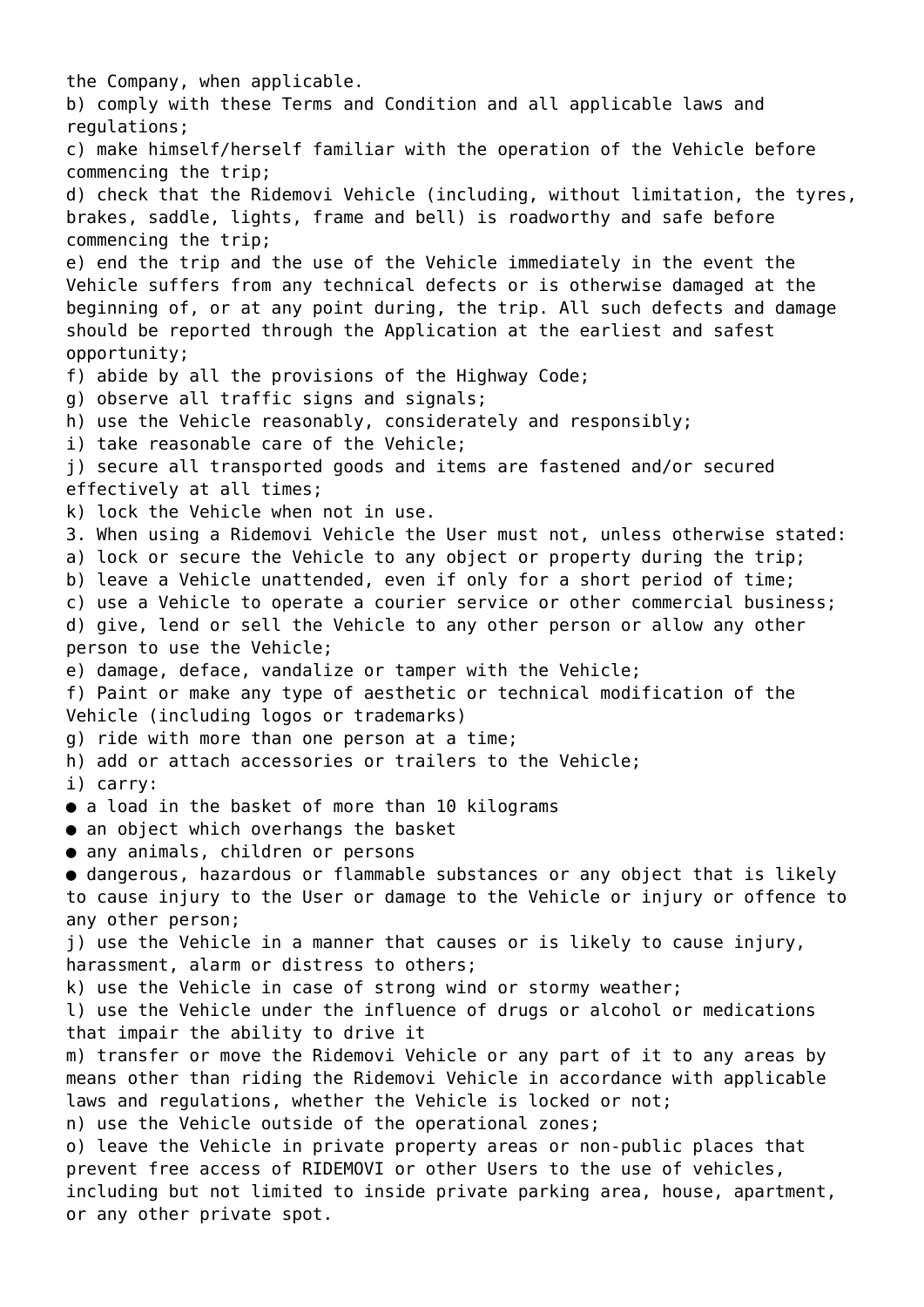4. When parking a Ridemovi Vehicle the User must follow all applicable laws and regulations. The User shall leave the Ridemovi Vehicle in a conspicuous location where it can be seen by passers-by and will not cause an obstruction or hazard to other road users. The User shall use vehicle standings or other public parking facilities wherever possible and secure the Vehicle so that it does not fall over and become a hazard or obstruction. In particular, it is not permissible to park Vehicle: a) in a dangerous position on or near a road; b) at traffic lights or traffic signs; c) at parking ticket machines or parking meters; d) on walkways that are thereby reduce to a width of less than 1.5 meters; e) in front of, in or near emergency exits or fire escapes; f) in private property areas or non-public places that prevent free access of RIDEMOVI or other users to the use of Bikes, including but not limited to inside private parking area, house, apartment, or any other private spot; g) in any other places in which the stop or parking are not allowed pursuant to the Highway Code h) in or directly next to stations of other bike sharing companies. 5. When using the Services provided the User may not: a) remove copyrights, trademarks or other proprietary notices from the Vehicle; b) reproduce, modify, prepare derivative works based upon, distribute, license, lease, sell, resell, transfer, publicly display, publicly perform, transmit, stream, broadcast or otherwise exploit the Services and/or the contents of the Application except as expressly permitted; c) decompile, reverse engineer or disassemble the Services or the Application; d) link to, mirror or frame any portion of the Services or of the Application; e) cause or launch any programs or scripts for the purpose of scraping, indexing, surveying, or otherwise data mining any portion of the Services or of the Application or unduly burdening or hindering the operation and/or functionality of any aspect of the Services or of the Application; f) attempt to gain unauthorized access to or impair any aspect of the Services, of the Application its related systems or networks; g) manipulate the Services or the Application for fraudulent purposes. h) submit, upload or publish any defamatory, libelous, hateful, violent, obscene, pornographic, unlawful, or otherwise offensive content on the Application; i) without prior written consent, publish any commercial or noncommercial advertisements on the Application; j) infringe any other party's lawful rights, including without limitation intellectual property rights. The User will be liable for all damages that their negligent conduct or action or for breach of these Terms and Conditions could cause to both the Company and Third Parties. It will also be liable for the consequences of administrative infractions that may be incurred or crimes or injuries that it may commit or cause with the Vehicle.

## **VIII. DISCLAIMER**

1. The Services may be made available or accessed in connection with third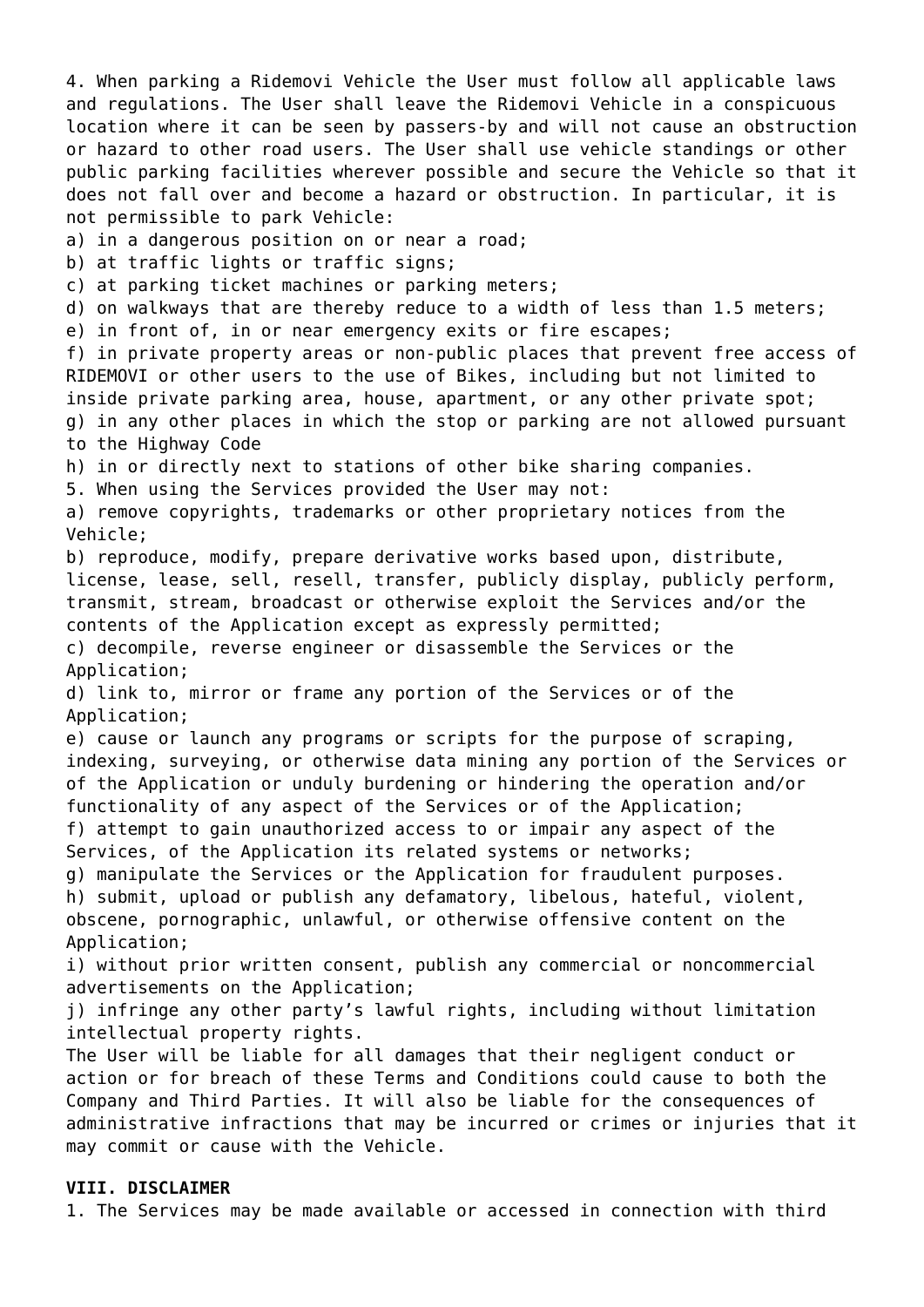party services and content (including advertising) that RIDEMOVI does not control. RIDEMOVI does not endorse such third-party services and content and within the maximum limits set forth by the applicable law, RIDEMOVI shall not be responsible or liable for any products or services of such third-party providers. Access to the services using these devices is subject to terms set forth in the applicable third party's terms and conditions. 2. RIDEMOVI, its affiliates and their respective officers, directors, employees, agents, suppliers or licensors ("RIDEMOVI parties") have taken all reasonable care in the offering of the services but make no warranties or representations about the content of the application and the underlying software, including but not limited to its accuracy, reliability, completeness or timeliness. RIDEMOVI shall not be liable for the accuracy or completeness of the content or other information conveyed to the User nor for delays or interruptions of the data or the information stream and RIDEMOVI does not guarantee that the application and other services will be available at all times. The User shall use the Application and the Services at his/her own risk.

# **IX. LIABILITIES**

1. Except in the case of fortuitous event or fact of third parties, starting from the release of the Vehicle and up to the new lock at the end of the rental, the User is responsible for the Vehicle usage and for any injury, damage or loss caused to third parties and/or RIDEMOVI and occurring during the rental of the Vehicle (including its loss, destruction or damage). 2. RIDEMOVI is liable for injury or death of the User, arising from facts and circumstances due to RIDEMOVI itself.

3. Except for the facts and circumstances arising from its gross negligence or willful misconduct, RIDEMOVI will not be held liable for any damage, loss or loss of profit resulting from the use of, or reliance on, Services or inability to access, or to use the Services.

# **X. Indemnification**

1. The User agrees to indemnify and hold RIDEMOVI and RIDEMOVI Parties harmless from any and all claims, demands, losses, liabilities and expenses (including reasonable legal fees) arising out of or in connection with: a) his/her use of the Services or of the Application;

b) his/her breach or violation of any of these Terms and Conditions; c) his/her violation of the rights of any third party, including those injured in accidents.

# **XI. Civil Liability Insurance**

1. It has been arranged the provision of public liability insurance, which insures the User against liability he/she may incur in respect of injury to a third party or accidental damage to the property of a third party arising from his/her use of a Ridemovi Vehicle (the "Insurance").

2. The cost of the Insurance is included in the hire charges for using a Ridemovi Vehicle and it is not possible for the User to opt out of the Insurance.

3. The Insurance does not cover the User for any injury or harm he/she may suffer in the event of an accident and the User may wish to take out his/her own insurance before using a Ridemovi Vehicle.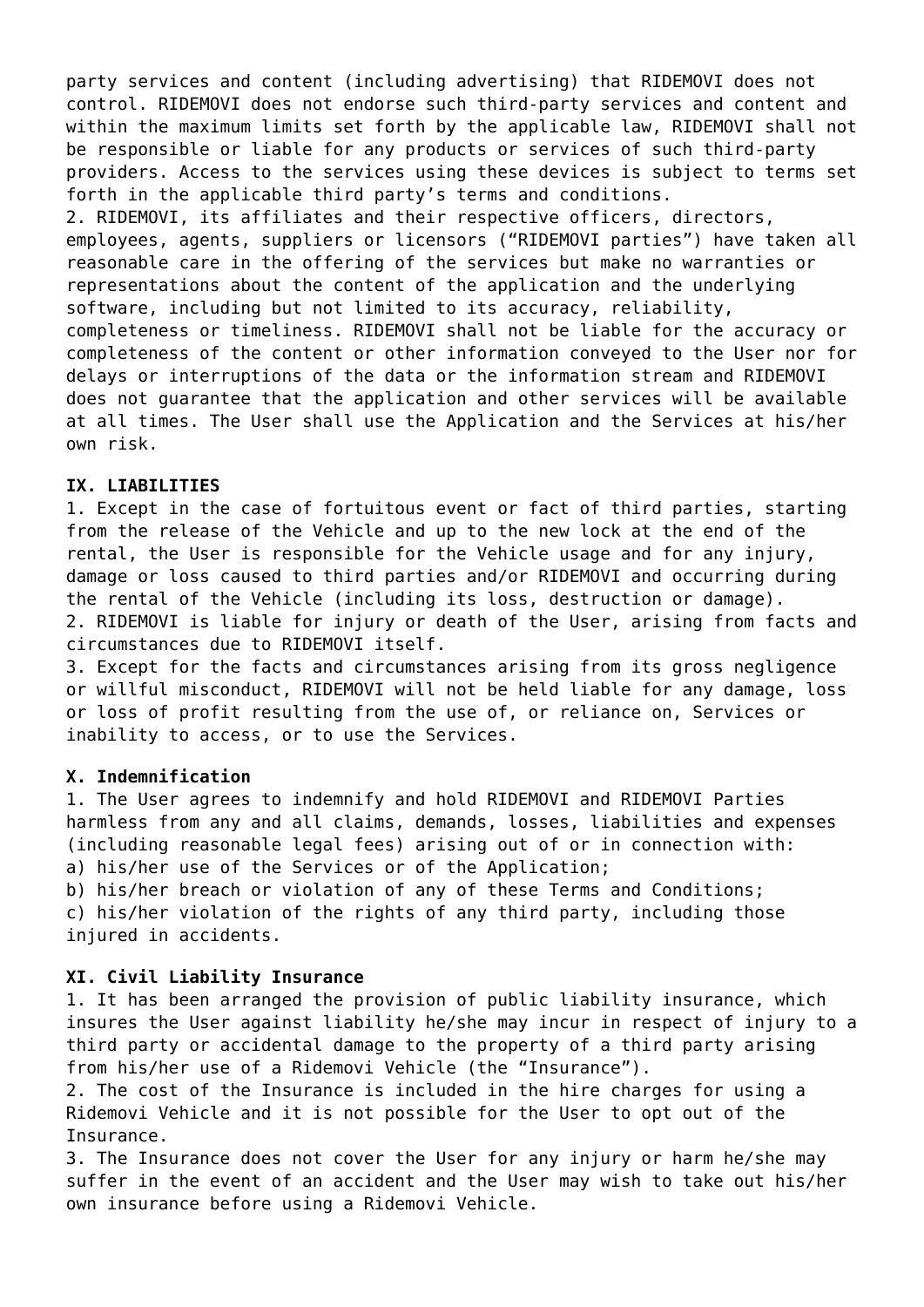4. If the User is involved in an accident or damage or injury is caused to the User, someone or something while using a Ridemovi Vehicle, the User must stop cycling when safe to do so and inform the security forces. The User must also notify through the Application or by email to [support.es@ridemovi.com](mailto:support.es@ridemovi.com) of the accident and any resulting injury or damage. The User must provide RIDEMOVI with the references of the minutes which will be provided to the User by the police.

## **XII. Refusal, Suspension and Termination of Account**

1. The User may terminate the respective contractual relationship and so terminate the Account at any time.

2. The User may terminate the Account by contacting RIDEMOVI at [support.es@ridemovi.com](mailto:support.es@ridemovi.com)

3. If at any time the User does not comply with these Terms and Conditions and/or any applicable laws or regulations while using the Services, RIDEMOVI reserves the right to terminate or suspend the User's use of the Services, including the hire of Ridemovi Vehicles, to terminate the contractual relationship and to consequently close the User's Account.

4. Information obtained by the security forces regarding non-compliance with these Terms and any applicable laws or regulation while the User is using a Ridemovi Vehicle, may be disclosed to RIDEMOVI and RIDEMOVI may use such information to terminate the contractual relationship and to close the User's Account or suspend the User's use of the Services, including the hire of Ridemovi Vehicles.

5. Where the Account is terminated by the User, the security deposit will be refunded and any outstanding credit on the User's Account once all deductions have been made for outstanding amounts owed through use of the Services. For sums spent on purchase of the Passes, refund will be granted to the User only if the termination of the Account is in compliance with the conditions referred to in paragraph 6 below. If the account is canceled upon choice of RIDEMOVI for reasons others than the breaches of the Terms and Conditions by the User, RIDEMOVI will refund to the User also the sums spent on the purchase of the Passes, except the deduction proportional to the days of use of the Pass and/or the different unit fractions, if any, provided for. In any case, any outstanding amounts will be refunded within and no later than 14 days.

6. Without prejudice to art. I.5, in case the User is a consumer, the User may, within 14 days from

i) the execution of the contract pursuant to article I.3 and/or

ii) in case of purchase of the Pass, from such purchase,

exercise the right of withdrawal from the relevant purchase. The withdrawal may be exercised by e-mail to the following [support.es@ridemovi.com](mailto:support.es@ridemovi.com),

indicating the personal data of the User, the Pass, if any, from which he/she intends to withdraw and the date of his purchase., by using the withdrawal form at the end of the document.

RIDEMOVI will refund payments received by the User within fourteen days from the day the User exercised the withdrawal. RIDEMOVI will execute the refund using the same means of payment used by the User for the initial transaction. In the event that the User has explicitly requested to start using the Services before the expiration of the withdrawal period, the User will pay to RIDEMOVI an amount proportional to the days of use of the Service and/or of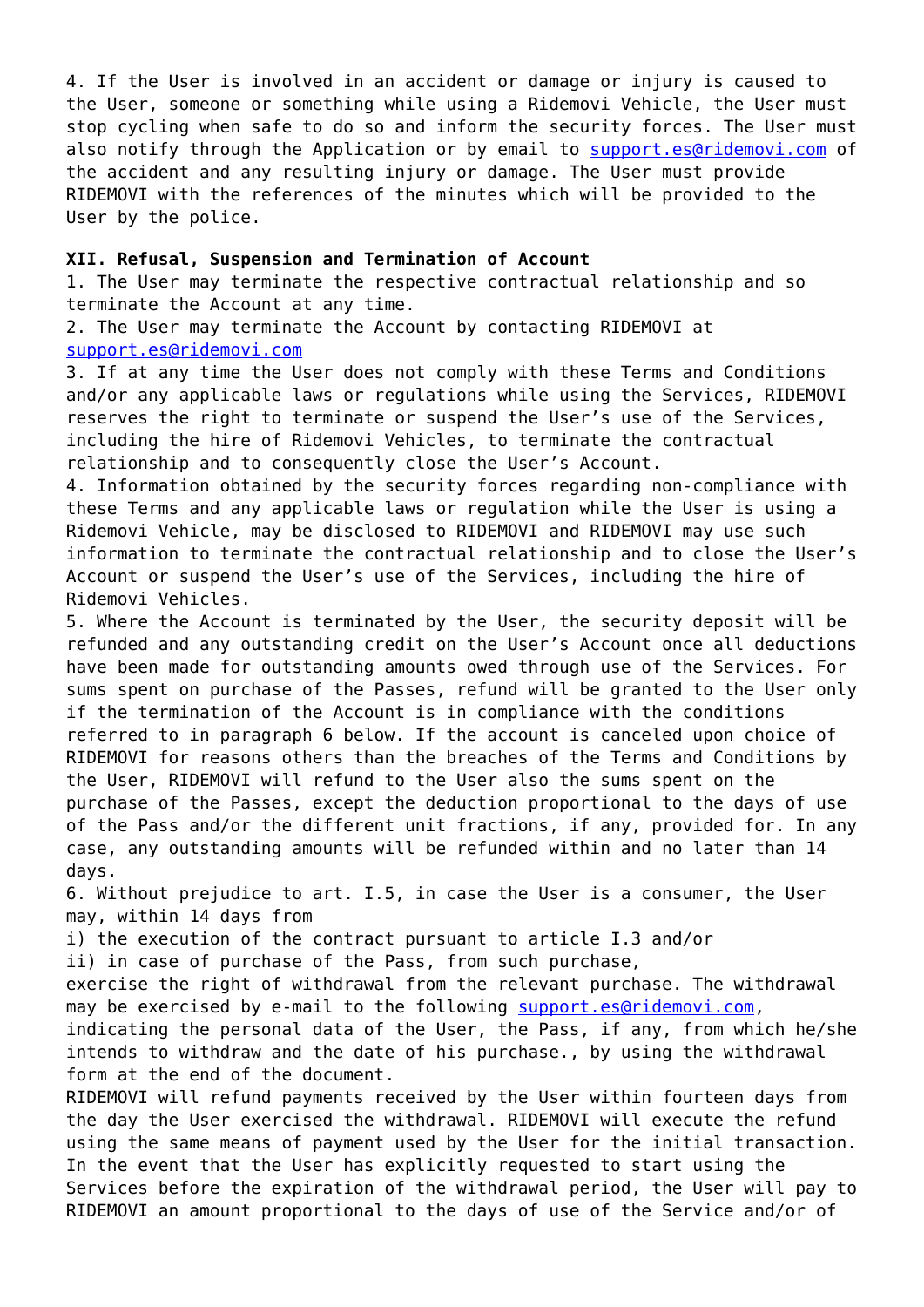the Pass and/or the different unit fractions, if any, provided for; RIDEMOVI will have the right to set-off this amount with the refunds due to the User as a consequence of the withdrawal.

7. If the User has used or attempted to use a payment method to defraud RIDEMOVI, the User's Account may be terminated without payment of any refund to the same.

8. RIDEMOVI may refuse the registration of an Account if:

a) a User has previously been suspended using the Service or had his/her account terminated for failing to comply with the Terms or with any applicable laws and regulations;

b) there are outstanding sums payable by the User arising from a previous use of the Service;

c) instructions are received by the security forces that the User has committed a breach of the Highway Code or of any other applicable law; d) there is reason to believe that the User is attempting or has attempted to use a payment method to defraud RIDEMOVI.

## **XIII. Industrial and intellectual property**

The use by the User of the Service, the Website or the Application does not grant the same right whatsoever on the industrial and intellectual property rights of the Company or any third party, the User being obliged to respect each and every one of the rights of industrial and intellectual property, including trademarks, logos, domain names or any other industrial or intellectual property right owned by the Company or third parties. The performance by the User of any act of reproduction, distribution, public communication or other forms of provision, transformation and, in general, any other form of exploitation of any content, information or materials to which the User can access through the Service, the Website or the Application, either in whole or in part, is expressly prohibited unless expressly authorized in writing by whoever is the owner of said elements.

# **XIV. Privacy and cookies policy**

The Privacy Policy and the Cookies Policy are determined by what is established in the Privacy Policy and Cookies Policy documents <https://www.ridemovi.com/privacy/>

## **XV. Complaints and disputes**

1. Any complaints should be made to support.es@ridemovi.com. If the User considers that his claim has not been satisfactorily managed, the European Commission offers a platform for alternative dispute resolution, which can be accessed from here: https://ec.europa.eu/consumers/odr/.

2. These Terms constitute the entire agreement and understanding of the parties with respect to their subject matter and replaces and supersede all prior Terms and agreements between the parties regarding the use of the Services.

3. These Terms and Conditions and the use of the Services by the User are governed by Spanish law. In the event the User is qualifiable as a consumer, for any possible dispute in any way caused by these Terms or connected to them or arising from them, the Court of the place of residence or domicile chosen by the User in the Spanish territory shall have exclusive jurisdiction.